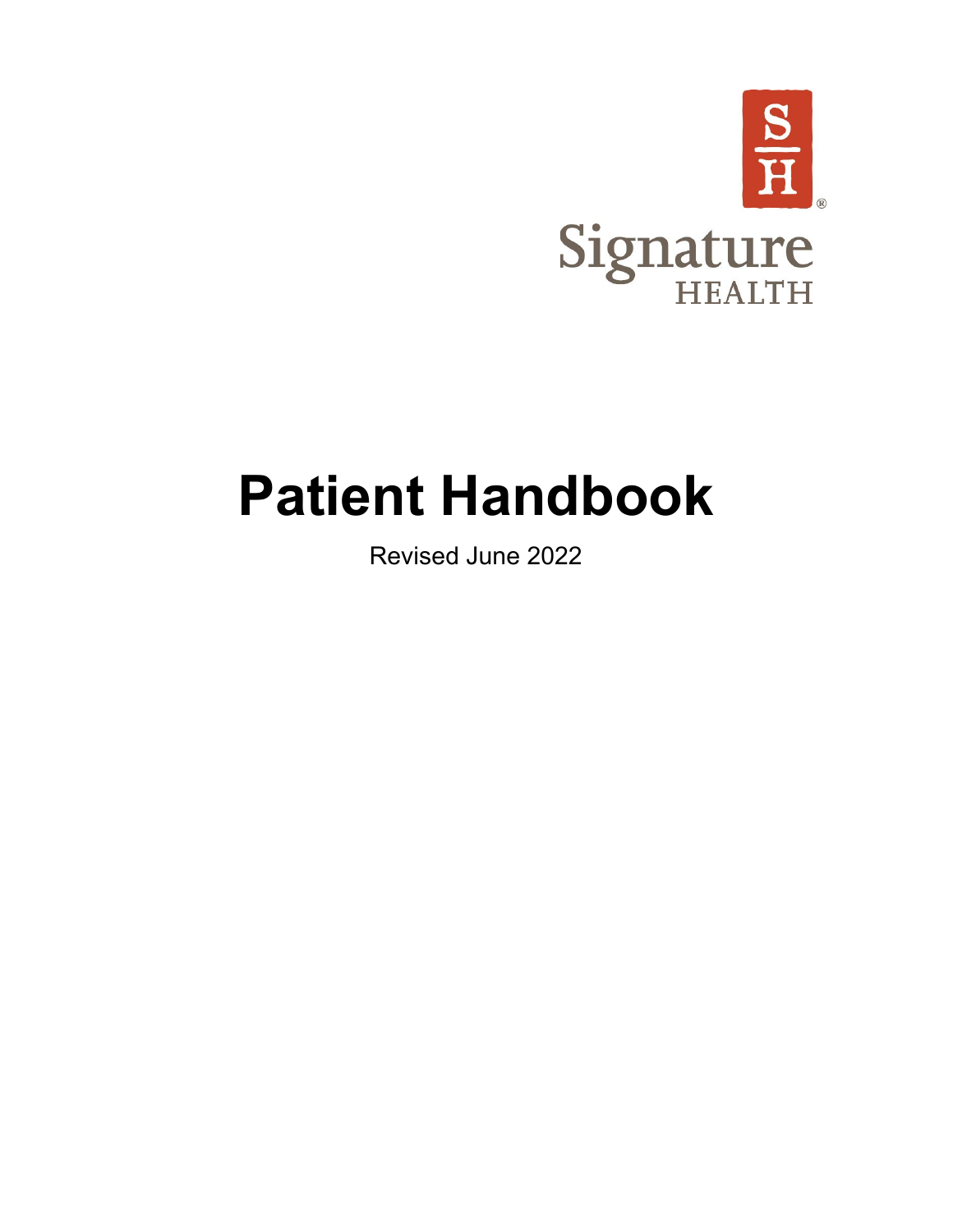# **Table of Contents**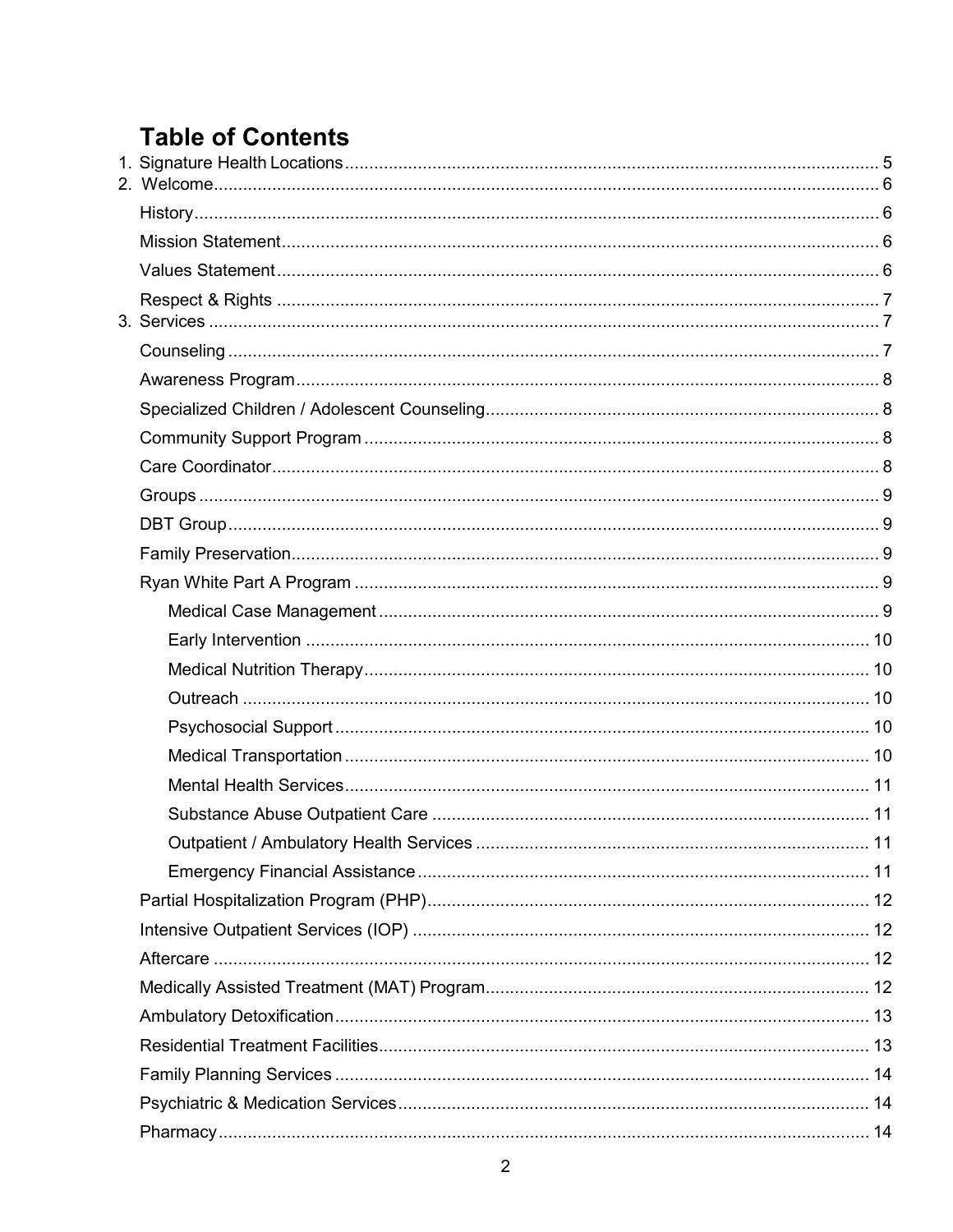| Uses & Disclosures Relating to Treatment, Payment or Health Care Operations  27 |  |
|---------------------------------------------------------------------------------|--|
|                                                                                 |  |
|                                                                                 |  |
|                                                                                 |  |
|                                                                                 |  |
|                                                                                 |  |
|                                                                                 |  |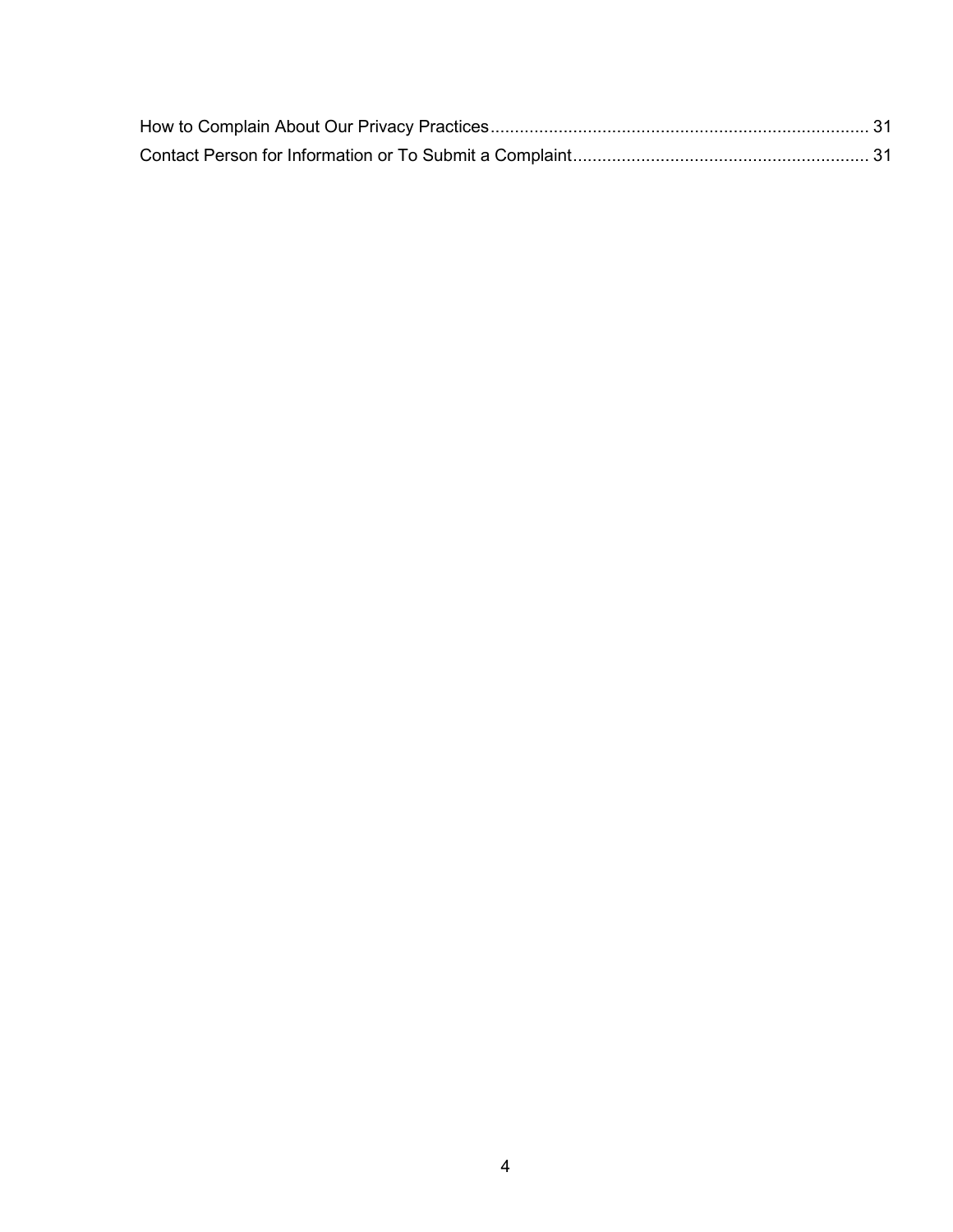# <span id="page-4-0"></span>**1 Signature Health Locations**

Signature Health, Inc. provides services in Ashtabula, Lake, Cuyahoga and Geauga Counties. Office hours vary by location. All locations are closed on: New Year's Day, Memorial Day, Independence Day, Labor Day, Thanksgiving Day, the Friday after Thanksgiving, Christmas Day, and New Year's Eve.

| <b>Ashtabula County</b>                                                                                                                           | <b>Lake County</b>                                                                                                    | <b>Cuyahoga County</b>                                                                                                    |
|---------------------------------------------------------------------------------------------------------------------------------------------------|-----------------------------------------------------------------------------------------------------------------------|---------------------------------------------------------------------------------------------------------------------------|
| <b>Signature Health</b><br>4726 Main Ave.<br>Ashtabula, OH 44004<br>Phone: (440) 992-8552<br>Fax: (440) 992-6631                                  | Signature Health - Main<br>38882 Mentor Ave.<br>Willoughby, OH 44094<br>Phone: (440) 953-9999<br>Fax: (440) 918-3839  | <b>Signature Health</b><br>24200 Chagrin Blvd.<br>Beachwood, OH 44122<br>Phone: (216) 831-6466<br>Fax: (216) 766-6086     |
| <b>Bridgeview Manor</b><br>4428 Collins Blvd.<br>Ashtabula, OH 44004<br>Phone: (440) 992-6600<br>Fax: (440) 992-6604                              | Signature Health - Annex<br>38879 Mentor Ave.<br>Willoughby, OH 44094<br>Phone: (440) 953-9999<br>Fax: (440) 918-3839 | <b>SH/ORCA House</b><br><b>Temporarily Closed</b><br>**Estimated Opening Date:<br>2022                                    |
| Signature Health - Sexual<br>and Reproductive Health<br>510 W 44th St., #2<br>Ashtabula, OH 44004<br>Phone: (440) 992-5953<br>Fax: (440) 998-5202 | <b>Signature Health</b><br>54 S. State St.<br>Painesville, OH 44077<br>Phone: (440) 853-1501<br>Fax: (440) 853-1487   | Signature Health<br>21100 Southgate Park Blvd.<br>Maple Heights, OH 44137<br>Phone: (216) 663-6100<br>Fax: (216) 663-7113 |
|                                                                                                                                                   | C.H. Everett Clinic<br>7621 Mentor Ave.<br>Mentor, OH 44060<br>**Estimated Opening Date:<br>Summer 2022               | Signature Health<br>14701 Detroit Ave., #620<br>Lakewood, OH 44107<br>Phone: (216) 766-6080<br>Fax: (216) 737-0440        |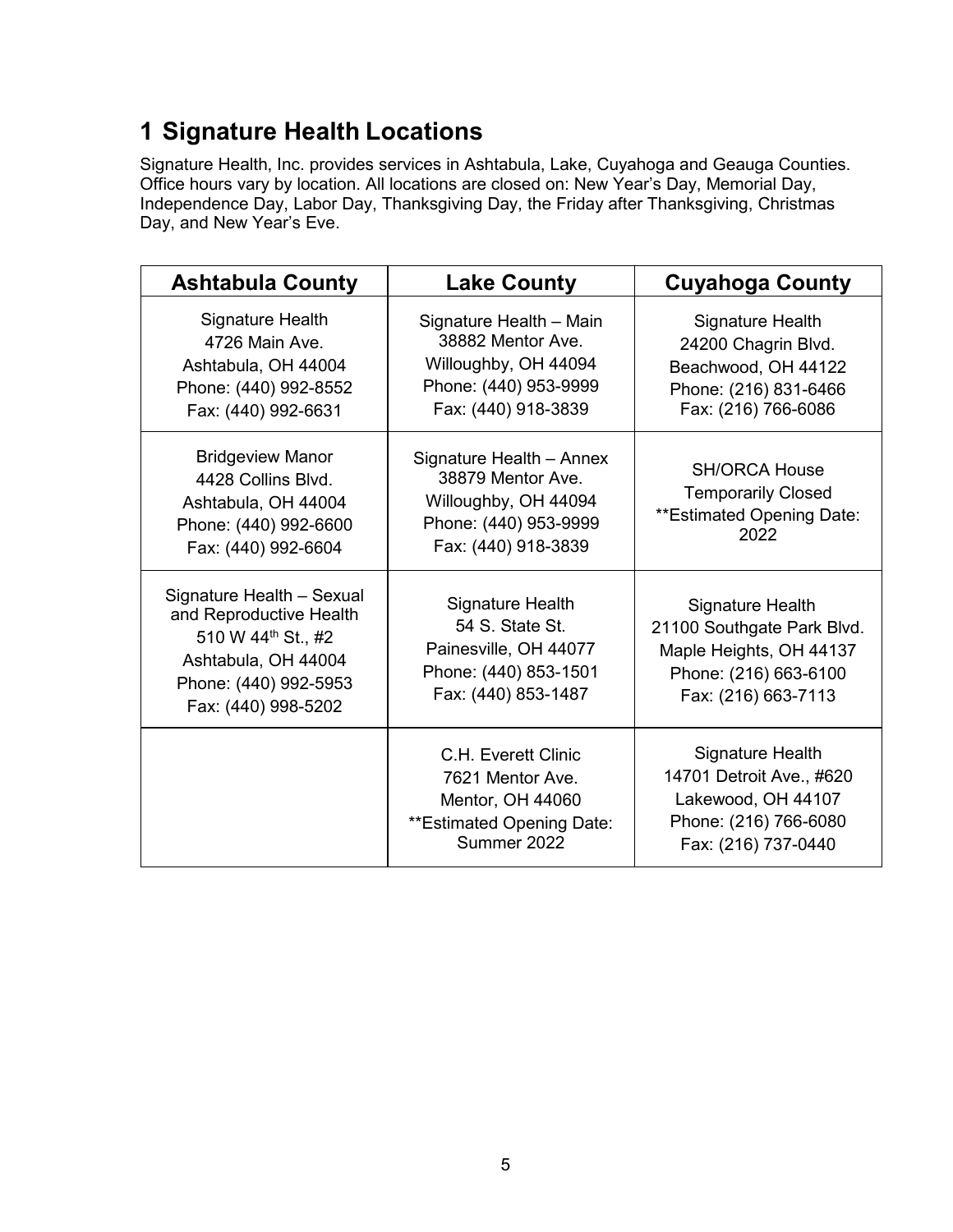# <span id="page-5-0"></span>**2 Welcome**

### <span id="page-5-1"></span>**History**

Signature Health, Inc. founded in 1993 became:

- 1. Ohio Department of Alcohol and Drug Addiction Services (ODADAS) certified in 1995
- 2. Ohio Department of Mental Health (ODMH) certified in 1999
- 3. Commission on Accreditation of Rehabilitation Facilities (CARF) accredited in 2003
- 4. A non-profit organization as of June 1, 2016
- 5. A Federally Qualified Health Center (FQHC) as of December 15, 2016
- 6. Signature Health, Inc. was awarded 501c(3) status on December 28, 2016

Signature Health, Inc. is currently funded by Lake, Ashtabula, Cuyahoga, and Geauga County Alcohol and Drug Addiction and Mental Health Services (ADAMHS) Boards.

This organization is supported by the Health Resources and Services Administration (HRSA) of the U.S. Department of Health and Human Services (HHS) as part of an award totaling \$1,372,037 with 98.1% financed with non-governmental sources. The contents of this handbook are those of the author(s) and do not necessarily represent the official views of, nor an endorsement, by HRSA, HHS, or the U.S. Government. For more information, please visit HRSA.gov.

As an FQHC, we are dedicated to serving medically underserved populations / areas. As an FQHC, we must demonstrate and document the healthcare needs and barriers to care of our community and update our service area, when appropriate. We currently provide all required primary, preventive, enabling health services including a wide range of services to adults, children, adolescents and families who are experiencing mental health and / or substance use problems.

In 2017, Signature Health, Inc. integrated with Connections, Family Planning Association of Northeast Ohio and ORCA House. The combination of these four agencies enables us to reach a broader service area, provide a more extensive clinical range, provide more comprehensive services, and remove more barriers tocare.

### <span id="page-5-2"></span>**Mission Statement**

We at Signature Health, Inc. believe that the integration of physical health and mental health is better care with better outcomes that also lowers the total cost of health care. Our mission is to put good health within reach of all our community members through comprehensive mental health, medical, and support services, essential for optimizing the well-being of mind and body.

### <span id="page-5-3"></span>**Values Statement**

**Integrity:** Communicate openly and honestly and build relationships based on trust, respect and compassion.

**Service:** Satisfy our patients and referral sources every time through comprehensive integrated services.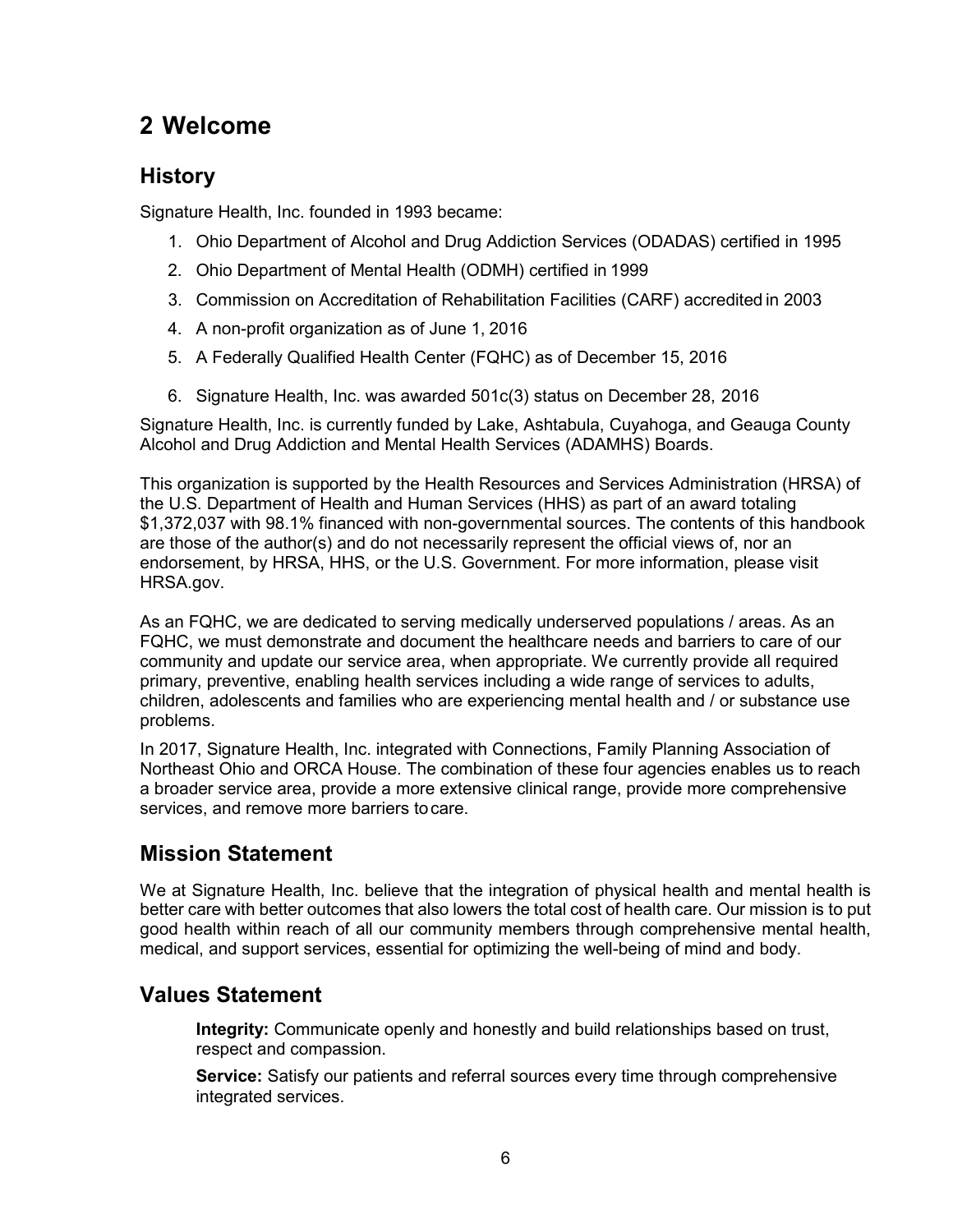**Teamwork:** Work together effectively to achieve our goals, while encouraging individual contributions and responsibility.

**Innovation:** Nurture and support creativity and development of new ideas, services and processes.

**Excellence:** Improve our performance continuously and strive for excellence.

**Community:** Promote health and wellness throughout the communities in which we operate.

### <span id="page-6-0"></span>**Respect & Rights**

Signature Health's services are available to all individuals considered for admission without regard to discrimination on the grounds of race, ethnicity, age, color, religion, sex, national origin, sexual orientation, physical or mental handicap, inability to pay or developmental disability according to Title VII of the Civil Rights Act of 1964, or any person with HIV infection, AIDS-related complex or AIDS.

Signature Health, Inc. promotes and protects the rights of patients. This commitment guides the delivery of services and ongoing interactions with patients.

Overview of your rights includes: the right to confidentiality of information and privacy and freedom from abuse, neglect, humiliation, retaliation, financial or other exploitation. For more information see the Patient Rights and Privacy Practices Sections in this handbook.

# <span id="page-6-1"></span>**3 Services**

Signature Health, Inc. provides a comprehensive range of mental health and substance abuse outpatient services including individual, group, family and marital therapy. We are staffed by highly credentialed psychiatrists, social workers, counselors and chemical dependency specialists.

All employees / contractors / Board Members are expected to understand and comply with all laws, government regulations, codes of ethics and county and agency policies and procedures. If you would like more information, please speak with your care coordinator.

All services at Signature Health, Inc. rely on patient and family / significant other participation and collaboration. Such collaboration and participation can help make treatment a positive and rewarding experience.

### <span id="page-6-2"></span>**Counseling**

Our professional staff offers individualized treatment for adults, children, adolescents and families. Among the problems we address are: behavioral disorders, anxiety, depression, bipolar, ADHD, addiction, dual diagnosis, divorce, grief, sexual abuse and others. Our counselors are trained in state-of-the-art counseling approaches such as cognitive behavior therapy and dialectical behavior therapy.

- $\bullet$  The first step in getting treatment is meeting with a counselor for a diagnostic assessment. The assessment is a tool to help gather information in order to recommend a treatment approach that meets your individualneeds.
- ♦ The second step in the process is working with a counselor to develop an individualized service plan (ISP). The purpose of an individualized service plan is to determine the goal of treatment and the concrete steps to take in order to achieve that goal.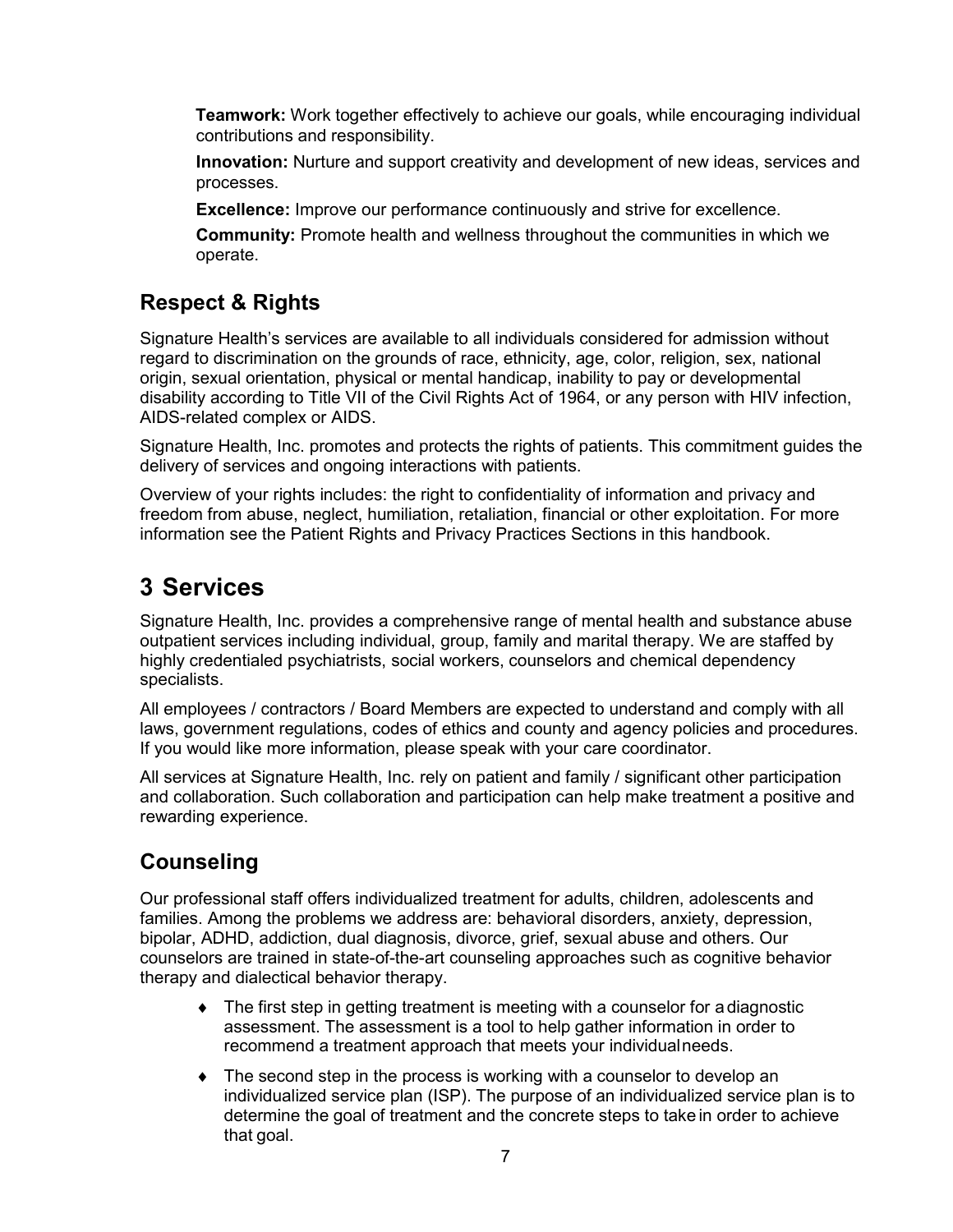### <span id="page-7-0"></span>**Awareness Program**

Signature Health, Inc. is dedicated to preventing sexual violence and keeping children and adults safe in the community. Signature Health, Inc.'s Awareness Program provides children, adolescents and their families consultation, education, specialized assessments, treatment, supervision and support services to stop the use of problematic sexual behavior, sexually reactive behavior, and sexually abusive behavior and learn healthy ways of living. Through collaboration with a multi-disciplinary team (MDT) each youth and his / her family is empowered to make appropriate decisions and build healthy lives while maintaining safety at home and in the community.

### <span id="page-7-1"></span>**Specialized Children / Adolescent Counseling**

Children do not process their thoughts and feelings in the same way as adults. Our child counselors can help children learn to express their feelings by engaging them in activities that are comfortable and natural through these specialized therapies:

**Play Therapy** – is a child's natural way of relating to the world and expressing his or her needs and experiences. Just as adults "talk out" their problems in therapy, children "play out" their problems. The goal of play therapy is to allow children to express themselves and learn ways to resolve problems through the context of play. Counselors meet regularly with the parents to collaborate, educate and involve the family in the individualized service planning.

**Art Therapy** – helps children and adolescents express themselves in ways that are nonthreatening, using tools that are designed for the child's specific developmental needs. Art counselors utilize art media, images, the creative process, and responses to the created art as reflections of a child's unique personality and concerns. Art therapy can help children solve problems, increase self-esteem and awareness, develop social skills, and resolve conflict.

### <span id="page-7-2"></span>**Community Support Program**

Community support workers for adults, children and adolescents collaborate with the patient and family to identify, develop and coordinate the formal and informal resources within the community and assist in accessing and coordinating a wide range of services. They work with patients and families in the home and community and focus on patient and family strengths. Community support workers are part of the multidisciplinary team that helps to develop creative, individualized service plans. Community support services are provided on an individual and group basis.

### <span id="page-7-3"></span>**Care Coordinator**

Signature Health, Inc. understands and respects that navigating internal and external social services can be complex and often frustrating. Each patient has a care coordinator to assist the patient to navigate services to increase recovery functioning. This individual serves as your contact person at the agency. Your care coordinator provides coordination of care between providers and other agencies, assists in linking to community resources, education, and assisting with accessing services. Your care coordinator will also assist in making referrals, discharge and transition planning for services.

Transition / Discharge planning are important parts of ongoing recovery. The transition / discharged process is planned with your input and active participation. Such planning activities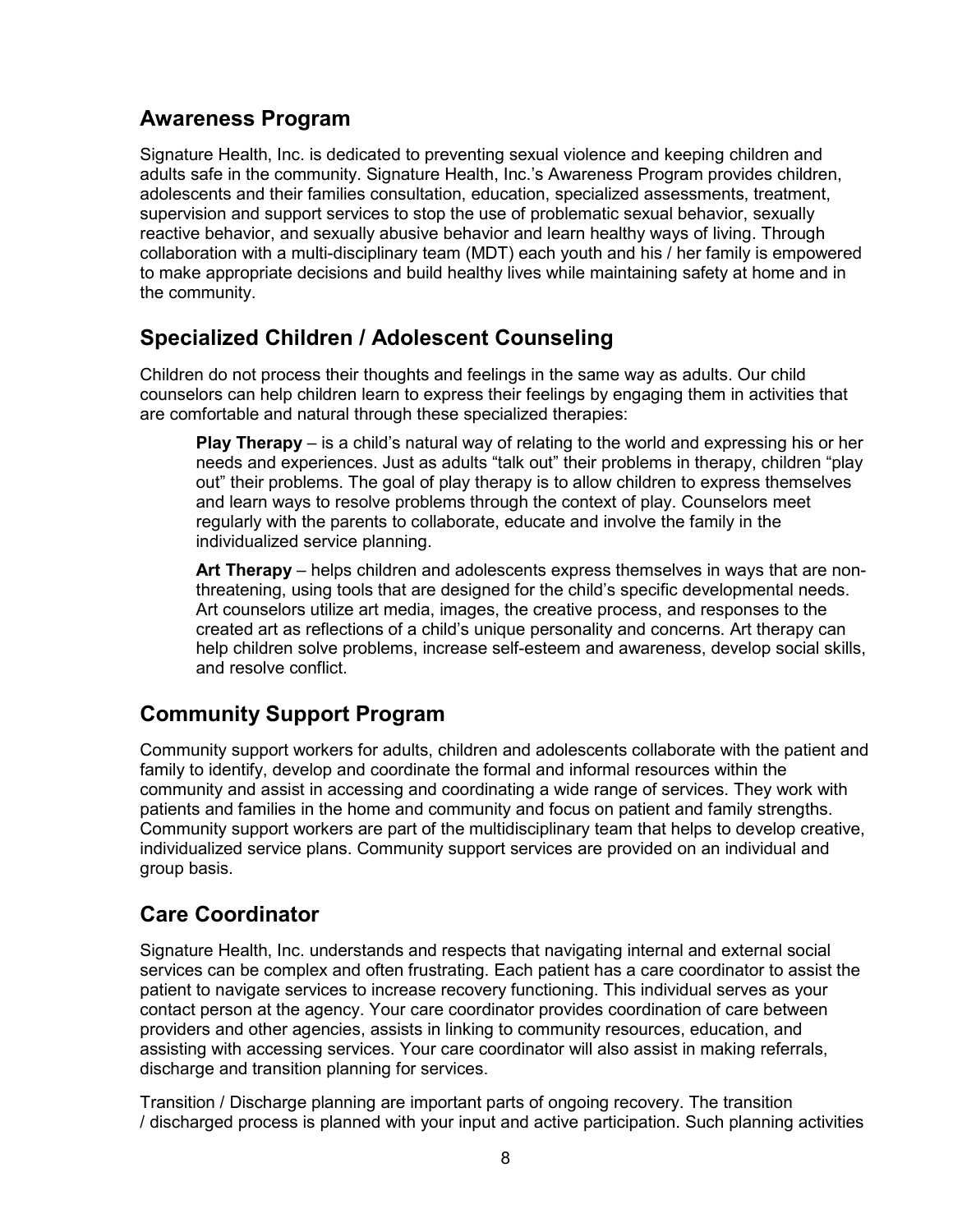may include planned discharge, movement to a different level of service or intensity of contact, and referrals to services that may not be available within the agency.

<span id="page-8-0"></span>Your care coordinator is identified through the individualized service planning processes and is indicated on the individualized service plan.

### **Groups**

Signature Health, Inc. also offers group therapy for mental health, substance abuse, and dual diagnosis. Groups may include DBT, WRAP, Recovery, Dual Diagnosis, Art Therapy, Wellness and more. Check with your counselor or your medical provider to determine the appropriateness and availability of groups that support your individual service plan (ISP).

### <span id="page-8-1"></span>**DBT Group**

Dialectics refer to the conflicts and struggles individuals constantly face in everyday life. Behavioral therapy refers to having specific behavioral skills that are used to help achieve "The Middle Path" dialectic balance (the balance between two extremes).

DBT is a process to use your feelings to obtain your goals in spite of severe obstacles. DBT will assist the patient to develop skills for mindfulness, emotion regulation, distress tolerance, and interpersonal effectiveness. This in turn will help the participants to better regulate emotions to serve their goals, face their feelings without terror, increase the sense of personal identity, improve judgment, sharpen observational skills and reduce the sense of crisis.

### <span id="page-8-2"></span>**Family Preservation**

Family preservation services are for families with children who are at risk for out-of-home placement. These risk factors can be for a variety of reasons including (but not limited to): Job and Family Services involvement; family history of abuse and / or neglect; detrimental family discord; child with behaviors unmanageable for the family; chemical dependency issues and legal involvement. Services are provided in the home, school and community.

### <span id="page-8-3"></span>**Ryan White Part A Program**

The Ryan White HIV / AIDS Program provides a comprehensive system of care that includes primary medical care and essential support services for people living with HIV who are uninsured or underinsured. The Ryan White Program at Signature Health consists of the following services.

#### <span id="page-8-4"></span>**Medical Case Management**

Medical Case Management (MCM) services are patient-centered activities focused on the goal of improving health outcomes in support of the HIV continuum of care by providing timely and coordinated care by a multi- disciplinary team of providers (including specialty care) and the necessary medical follow-up services. The Medical Case Manager will: assess service needs, conduct individualized care planning, coordinate timely access to medically appropriate levels of health and support services, and engage treatment adherence and specific patient-centered advocacy efforts. The Medical Case Manager will also provide benefits counseling to assist patients in accessing other public and private programs where appropriate and eligible.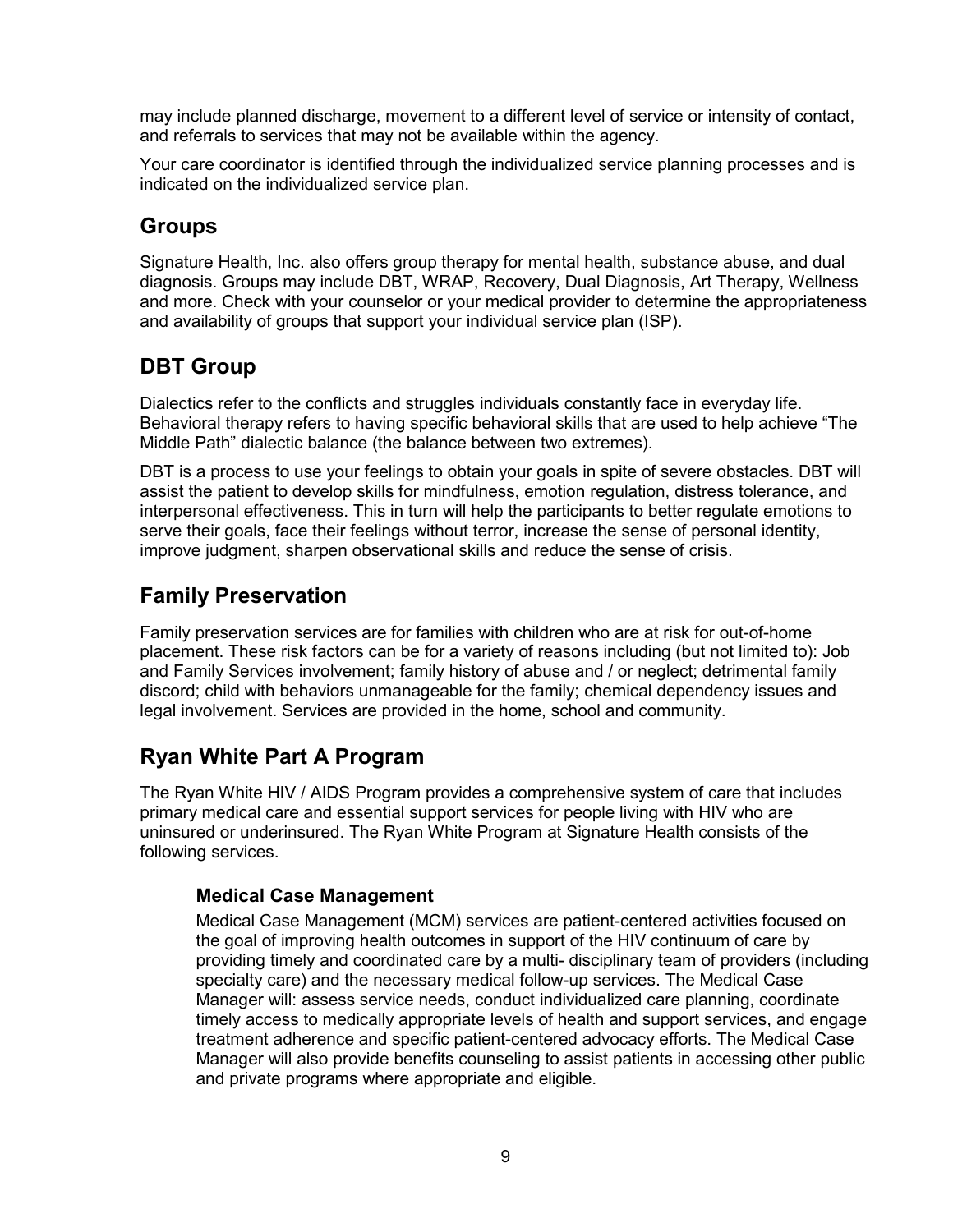#### <span id="page-9-0"></span>**Early Intervention**

This service will target those who are newly diagnosed, those receiving other HIV services but not engaged in Primary Care, formerly in care, never in care and those unaware of HIV status. Patients that are tested at affiliated testing sites are given coordinated and immediate referrals, linkages and access to Medical Case Management, Medical Services and Health Education and Outreach. HIV testing is also done on-site. The focus is on the engagement and retention through linkage to care and adherence to care.

#### <span id="page-9-1"></span>**Medical Nutrition Therapy**

Patients are served by a registered dietitian in nutritional therapy services pursuant to a physician recommendation. The dietitian provides nutritional counseling to improve the level of nutrition and health for persons with HIV / AIDS. An individualized nutritional plan and goals are developed with the patient to encourage appropriate weight management, improve dietary habits and assist in nutritional needs being met. Ongoing education is provided according to the nutritional plan and includes food choices and healthy options, meal preparation, shopping guide and resources.

Nutrition counseling services are provided according to the professional standards developed by the Commission on Dietetic Registration and the Ohio Board of Dietetics. All nutritional interventions will be based on best practices and include linkages to community resources and ongoing educational opportunities.

#### <span id="page-9-2"></span>**Outreach**

Outreach services target those who are unaware of their HIV status with the goal of linkage to services, those who are out of care or in jeopardy of being out of care. A focus of this service is re-engagement of those persons with outpatient ambulatory health services through health education and information on healthcare coverage options. Signature Health, Inc. will continue network efforts and community linkages to expand outreach efforts to reach those persons who are inactive or out of contact in the service area.

#### <span id="page-9-3"></span>**Psychosocial Support**

Signature Health, Inc. provides support and counseling activities to individuals or groups of individuals that include monthly health and mental health education and literacy support sessions. The goal is to build community and peer supports. The focus is on empowerment, reducing social isolation, improving adherence to treatment and prevention of transmission. In addition to improving the quality of life of those with HIV / AIDS, it also improves community efforts at reducing unnecessary hospitalizations and burden to public and nonprofit hospital systems for the medically indigent. Groups are offered in a number of locations toreduce patient travel and to assist patients with access to these services.

#### <span id="page-9-4"></span>**Medical Transportation**

Medical transportation services are delivered via gas cards, taxi, ridesharing (Uber and Lyft), LakeTran bus passes and medical transit for medical appointments as a payer of last resort. The goal is to provide those individuals for whom transportation is a barrier for accessing medical and support services.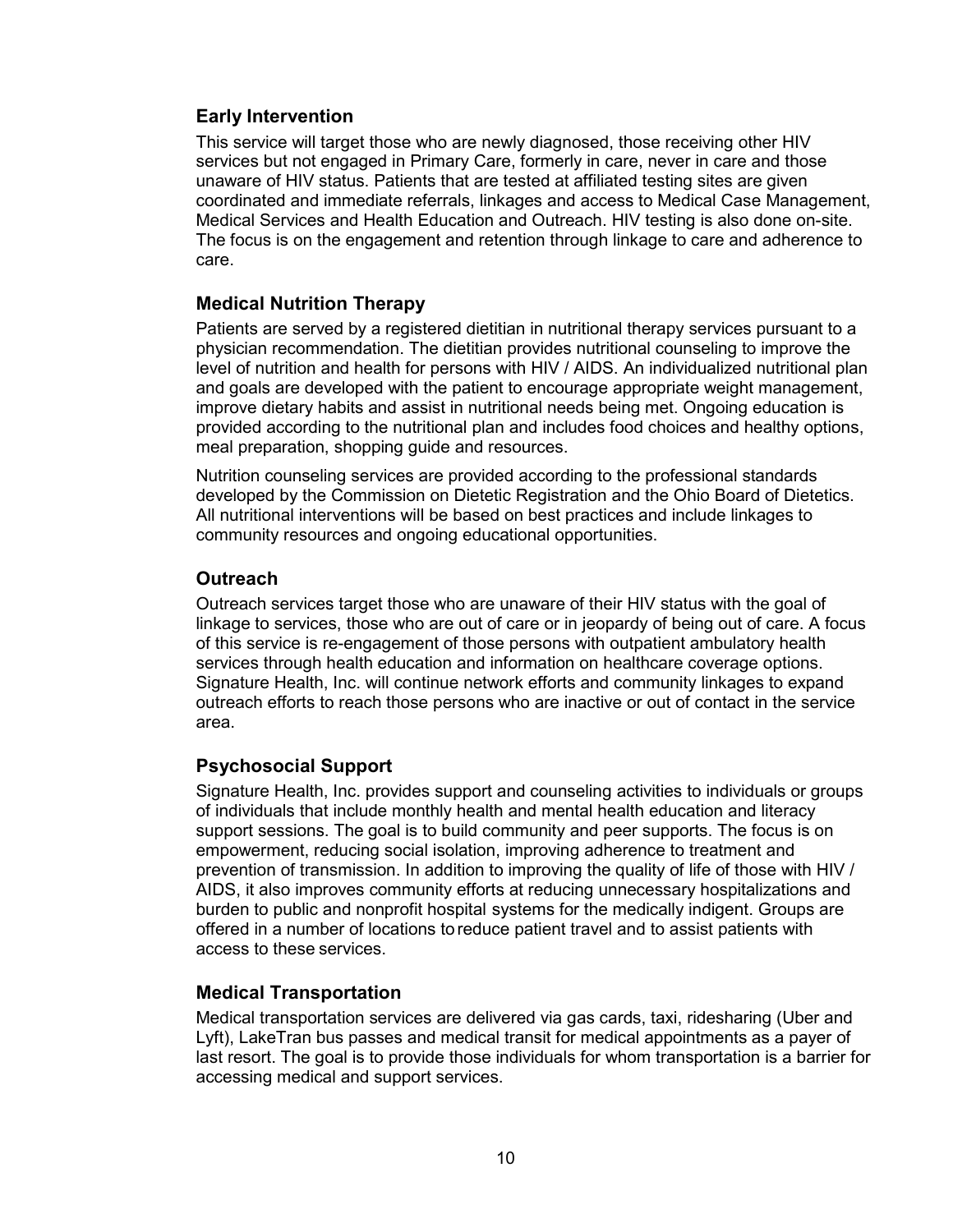#### <span id="page-10-0"></span>**Mental Health Services**

Mental Health Services assist those patients who are in need of behavioral health interventions through psychiatry and counseling services. The goal is to improve overall health outcomes by managing mental health needs. Unmanaged mental health needs is a significant contributor to overutilization of hospital systems and emergency rooms.

Services are provided to individuals and / or groups of individuals based on individualized treatment planning by a team of multi-disciplinary staff members. Ongoing services are coordinated with the providers and the MCM to ensure transportation arrangements are made in advance and to engage patients throughout the continuum of care. We encourage family members to become engaged when appropriate and urge the patients to utilize local community supports such as NAMI.

All Signature Health, Inc. locations have open access to psychiatry and counseling services on a daily basis. These practices reduce barriers to treatment in a significant way and meet patient needs.

#### <span id="page-10-1"></span>**Substance Abuse Outpatient Care**

Substance abuse services are designed to assist those patients who are in need of a comprehensive array of substance abuse treatment interventions that may include: assessment, individual counseling, group sessions, medication and non- medication assisted interventions, and relapse prevention. Services are based on individualized plans and patient readiness levels. The goal of services is to improve the overall health outcomes by managing substance abuse. Services are scheduled and coordinated with the MCM to ensure transportation and engagement. Same-day access is available to all persons receiving care. Dual diagnosis and chronic disease management require intense coordination and integrated practices to achieve optimal health and prevention of unnecessary hospitalization and emergency room utilization.

#### <span id="page-10-2"></span>**Outpatient / Ambulatory Health Services**

Ambulatory health services are designed to serve those Ryan White-eligible patients who are not engaged or linked with general medical healthcare services. Services occur in Signature Health, Inc.'s five (5) outpatient primary health centers and include: physical health exams, diagnostic testing, laboratory services, prevention and management of health conditions, medication management, treatment adherence and referral to specialty care. The goal is to improve and increase overall health outcomes through comprehensive health interventions, referrals and education where no other coverage is available.

Engagement and retention in primary care is essential. Signature Health, Inc. is successful at retaining persons in care due to reduction of stigma, a non-judgmental / compassionate environment and patient familiarity with the agency. Access is made easier for patients because all services are "in-house." This reduces burden on the patient to keep multiple appointments at different locations.

#### <span id="page-10-3"></span>**Emergency Financial Assistance**

This service provides limited, one-time or short-term payments to assist the Ryan White Part A Program patient with an emergent need for essential medications or prescription eye wear. Use of emergency financial assistance is for persons for whom there is no other payer option. Such funds are essential to prevent gaps in ongoing treatment, medications, protocols and adherence to specific individualized plans of care. Services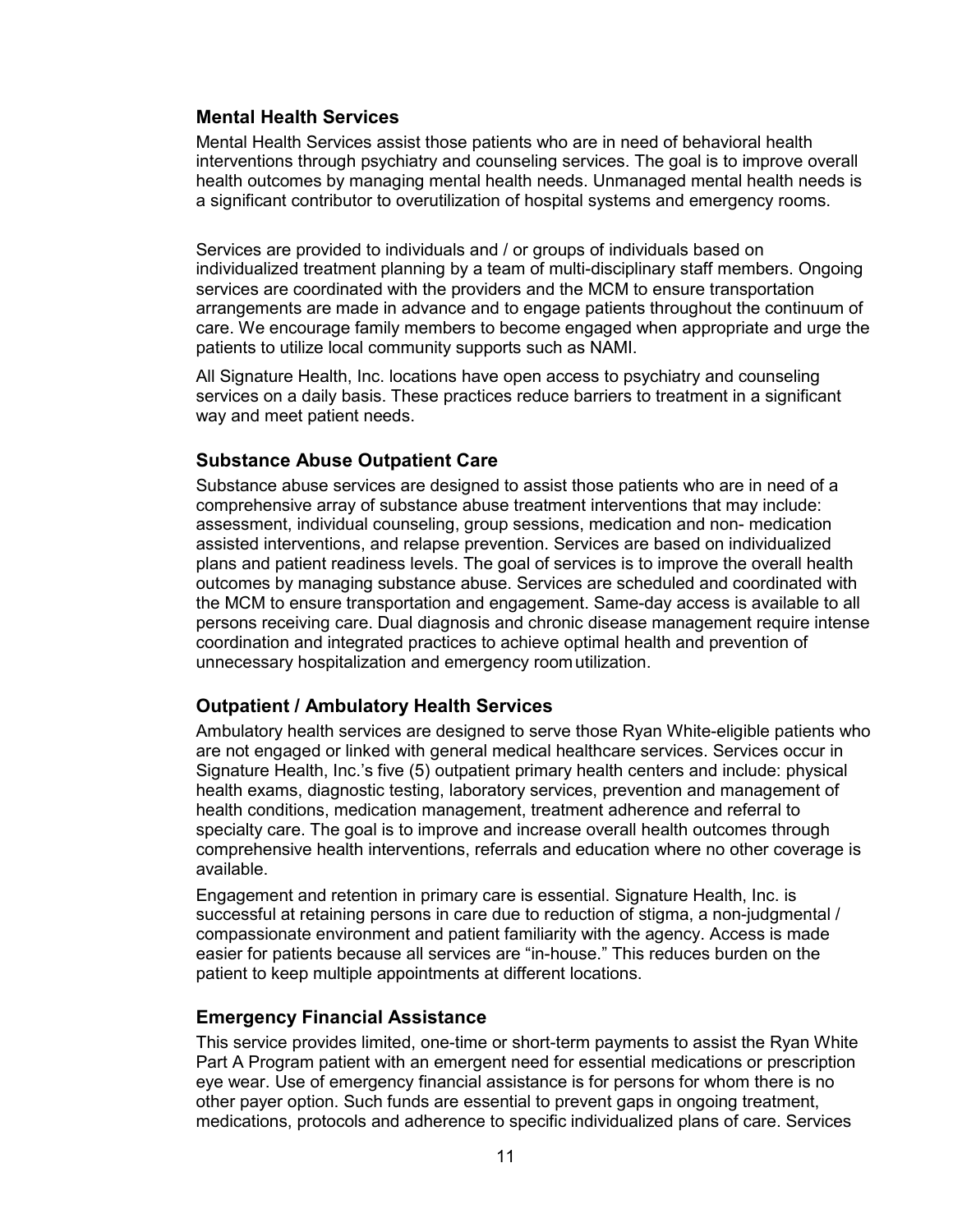are coordinated by support staff, the Medical Case manager and monitored monthly by the fiscal department. Patients can be linked with a comprehensive array of services in the region that include: The Free Clinic, AIDS Task Force; University Hospital, Immunology Department, Metro Health Medical Center, Department of Job and Family Services, Social Security Administration, Veterans Affairs, Ohio Benefit Bank, local food pantries and other local services.

### <span id="page-11-0"></span>**Partial Hospitalization Program (PHP)**

Signature Health Inc. provides partial hospitalization services. This is a voluntary, short-term intensive mental health treatment program that provides extra daily support to help men and women ages 18 and older. The goal is to provide therapeutic interventions so that patients can continue to function in their homes and communities. Participation in this service can help some individuals avoid hospitalization. PHP can also serve as a transition from inpatient to outpatient care. PHP can be helpful for patients experiencing: multiple psychiatric hospitalizations, recurring serious psychiatric symptoms, severe or long-standing depression, suicidal thoughts or attempts, serious reactions to traumatic events or other unmanageable symptoms.

### <span id="page-11-1"></span>**Intensive Outpatient Services (IOP)**

Signature Health, Inc. offers intensive outpatient services to adults with mental health and substance abuse or dependency problems. Mental Health IOP and Substance Use Disorder IOP are dual diagnosis programs that are holistically based. These programs are offered three to five days per week, three hours per day. Substance Use Disorder IOP offers a variety of options to meet the patient's needs including evening program hours.

These programs are offered in a group setting and provide both informational and group counseling approaches. The group addresses alcohol and drug education, disease concepts, harmful consequences, dual diagnosis education, relapse prevention, developing support networks, family roles and more. Counseling approaches may include cognitive behavioral, dialectical behavioral therapy and others.

The focus is achieving a chemical-free lifestyle. To support the intensive outpatient group interventions, patients are also required to attend self-help recovery groups and participate in random urine screening.

Family involvement is very much a part of recovery. Family involvement is encouraged and supported, wherever appropriate. Family members are encouraged to attend a group session that focuses on educating the family on disease and recovery processes and increasing effective communication and self-care.

### <span id="page-11-2"></span>**Aftercare**

The aftercare program focuses on relapse prevention for adults with substance problems and consists of one group session per week for 90 minutes. The group is designed to provide support to patients as they progress toward longer-term recovery, or have difficulty maintaining a chemical-free lifestyle. The group is goal-directed and strengths-based.

### <span id="page-11-3"></span>**Medically Assisted Treatment (MAT) Program**

Signature Health, Inc. has outpatient services available for those persons who are diagnosed with opiate use disorder dependence. Suboxone and Vivitrol are the MAT treatment methods for long-term opiate addiction. The use of these medications in combination with comprehensive treatment services allows individuals to function effectively without intoxication, impairment or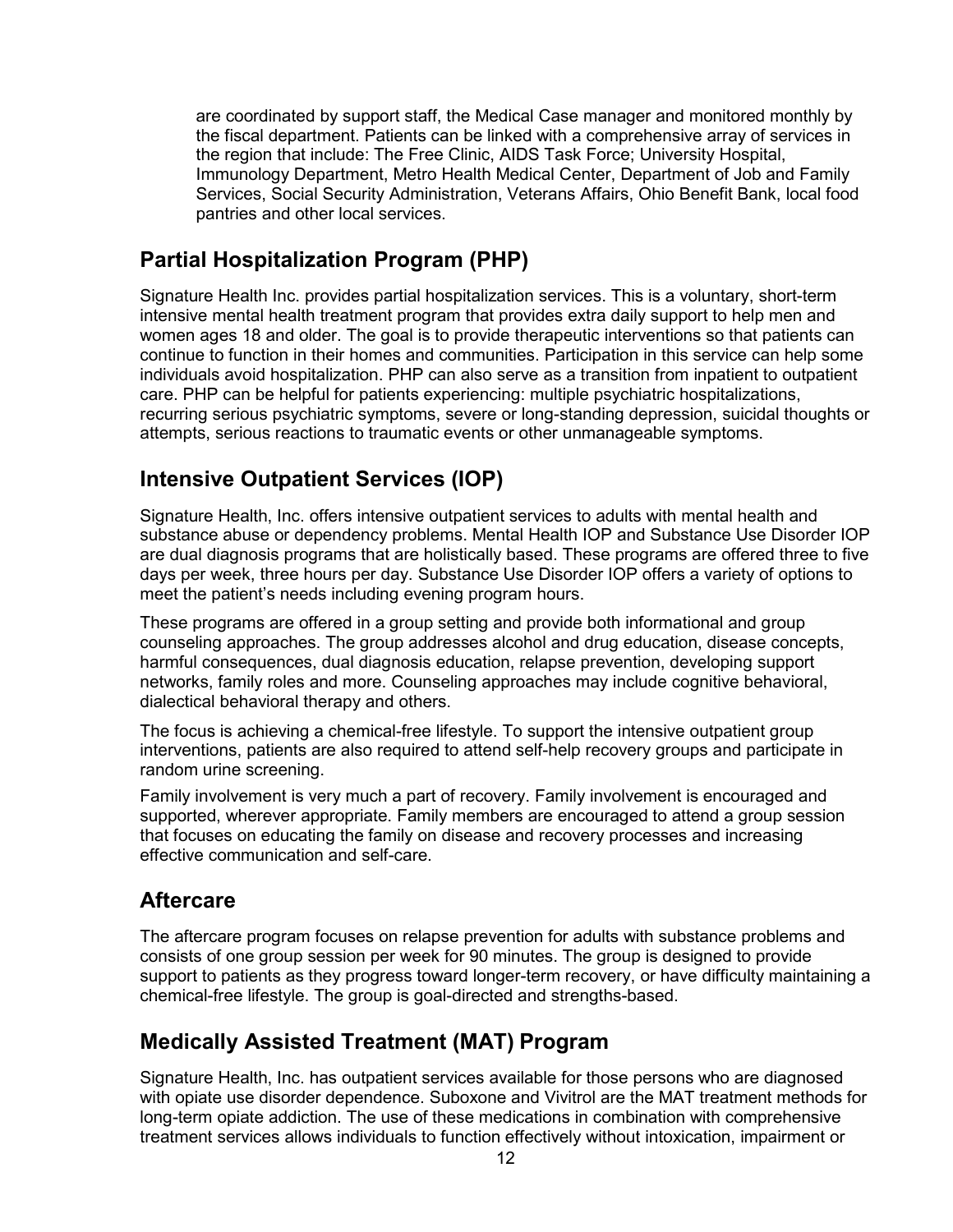fear of withdrawal symptoms. Both Suboxone and Vivitrol MAT treatment methods are provided in conjunction with a full array of outpatient and / or residential services.

Treatment is collaborative and individualized and includes continual observations for cooccurring disorders that can increase the risk for relapse if left undetected and untreated. Involvement of family or other support persons is essential and strongly encouraged as a way to achieve successful outcomes. The goal of these treatments is for harm reduction and to assist patients to reach and maintain the best possible level of functioning while working toward a drug and alcohol- free lifestyle in a holistic approach.

Participants in the MAT Program will work with a team of professionals who will coordinate medical and recovery services. Patients will also work with a number of treatment team providers including counselors, nurses, physicians and case workers who will coordinate care for any medical, psychological, addictions, vocational, legal and social concerns. All of the treatment services offered by Signature Health, Inc., including ambulatory detox, group, individual and family counseling will be coordinated through the treatment team.

### <span id="page-12-0"></span>**Ambulatory Detoxification**

Ambulatory Detoxification is defined as an organized outpatient service delivered to patients at Signature Health, Inc. by trained clinicians who provide face-to-face medically supervised evaluation, detoxification and referral services according to a pre-determined schedule. These services are provided in regularly scheduled sessions and are delivered under a defined set of policies and procedures and medical protocols. This outpatient detoxification service is designed to treat the patient's level of clinical severity and to achieve safe and comfortable withdrawal from mood-altering drugs and to effectively facilitate the patient's transition into ongoing treatment and recovery.

Signature Health, Inc.'s objective is to evaluate the nature and extent of the patient's mental health symptoms, substance use and presenting problems including abuse, misuse and / or addiction to alcohol and / or other drugs. Signature Health, Inc. staff will gather information during the session(s), use the current ICD format to diagnose mental health disorders and develop initial treatment recommendations that will be used to formulate the individualized service plan (ISP).

### <span id="page-12-1"></span>**Residential Treatment Facilities**

Signature Health, Inc. has a treatment facility located in Ashtabula County for Medicaid-eligible men, ages 21 and older who may currently reside in any Ohio county.

The facility has 16 beds and is furnished with family-style furniture and seeks to create a "home" rather than a "treatment" like atmosphere. Participants must have a mental health diagnosis and a history of drug / alcohol abuse.

Signature Health, Inc. has substance use disorder treatment facility located in Cuyahoga County, which is expected to reopen in a new location in Cleveland in 2022. ORCA House is the oldest African-American founded and operated adult substance use disorder treatment center in the country. The agency was founded in 1942 by a handful of dedicated recovering minorities who had a sincere desire to reach out to others in need of help and support to recovery from the disease of alcoholism and drug addiction.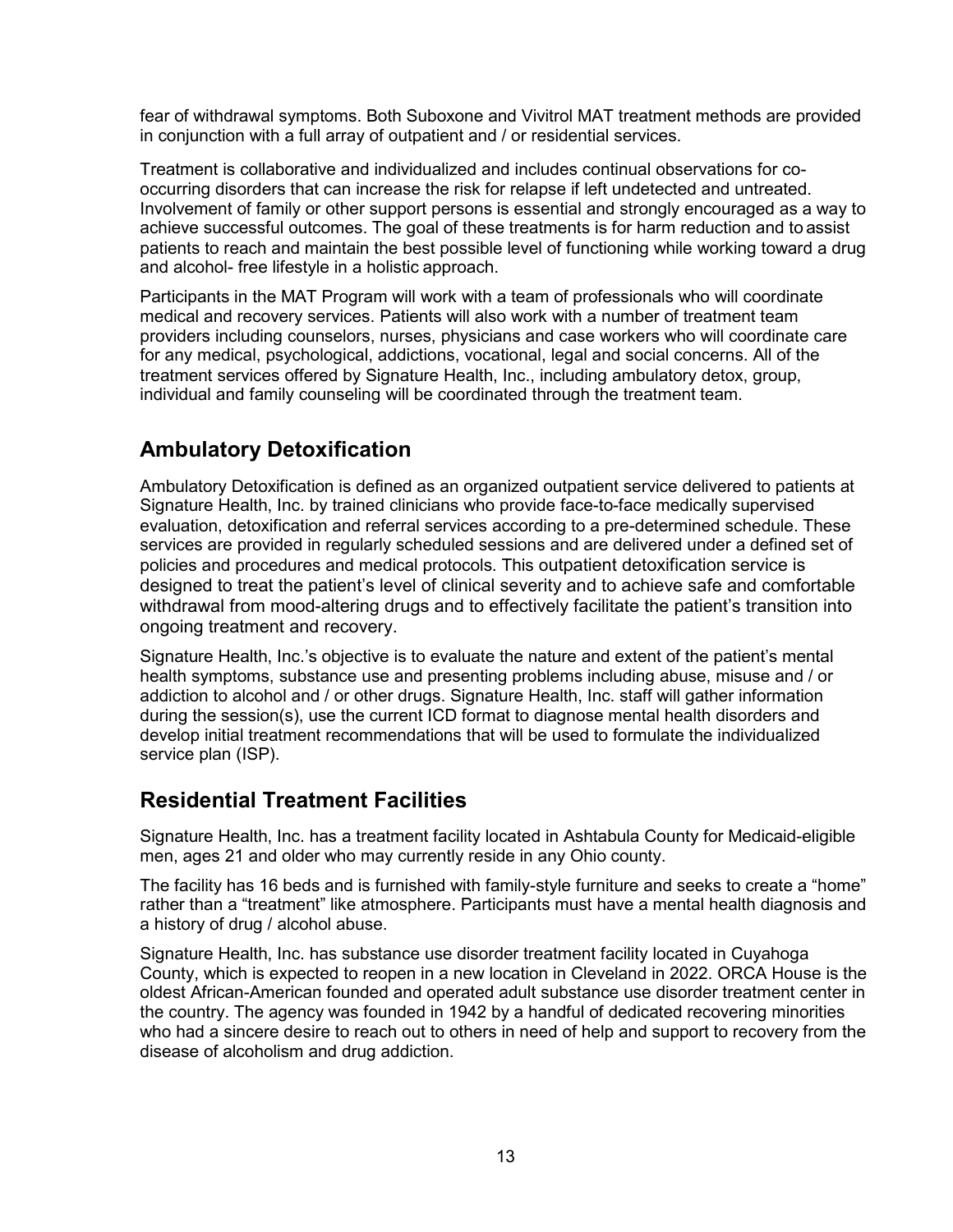### <span id="page-13-0"></span>**Family Planning Services**

Signature Health, Inc. provides essential reproductive services to women, men and young people and dedicates itself to reproductive healthcare services. Our family planning services promote informed decision-making and personal choice about parenthood and sexuality in a confidential and compassionate manner. In addition, we provide education for the prevention of pregnancy, sexually transmitted infections and HIV as well as education regarding healthy relationships particularly as they relate to the prevention of rape and other sexual violence.

### <span id="page-13-1"></span>**Psychiatric & Medication Services**

Signature Health's psychiatric and nursing staff specializes in services to adults, children and families and provides psychiatric evaluations, consultation and medication management. Psychiatric services are coordinated by a team of professionals: the psychiatrist, nurse and care coordinator. The nurse or care coordinator can also provide information regarding advance directives, if appropriate.

The nursing staff provides education on medication and monitors responses to medication through evaluating vital signs and symptoms. Families / significant others are involved and are encouraged to be involved in all education and collaboration opportunities.

### <span id="page-13-2"></span>**Pharmacy**

Patients can save time and money by filling all their prescriptions through the Signature Health Pharmacy. There is a pharmacy at our Willoughby, Maple Heights, Ashtabula, Beachwood and Lakewood locations. Most major medical insurance plans are accepted. Co-pays are the same or lower than other network pharmacies. Prescriptions will be ready the same day or next day and will be delivered to your location or to your home. Additional services include:

- Automatic refills
- Innovative multi-dose packaging system is available and makes everything simpler
- Transfer prescriptions and pick up all medications at the Signature Health Pharmacy location of your choice

### <span id="page-13-3"></span>**Access Clinic**

Signature Health, Inc. knows that sometimes patients need help now. Our Access Clinic provides same-day and next-day psychiatric evaluation appointments for hospitals and healthcare providers who want to transition patients from inpatient to outpatient care at Signature Health, Inc. This is a relief not only to our patients but also for the hospitals and healthcare providers who want continuation of services for their patients. Counselors conduct thorough assessments and make recommendations for care. Psychiatric evaluations may also be completed during the same appointment so that medication treatment can begin immediately.

### <span id="page-13-4"></span>**Integrated Behavioral Health / Primary Care (IBHPC)**

The integrated approach at Signature Health, Inc. addresses not only the needs that fall within the larger domains of care—mental illness, substance use (including tobacco), and other medical conditions—but addresses how each of these conditions and their treatment impacts the other conditions and treatment. The integrated approach materializes when all clinicians are well-trained in mental health, substance use, and other health conditions and the interactions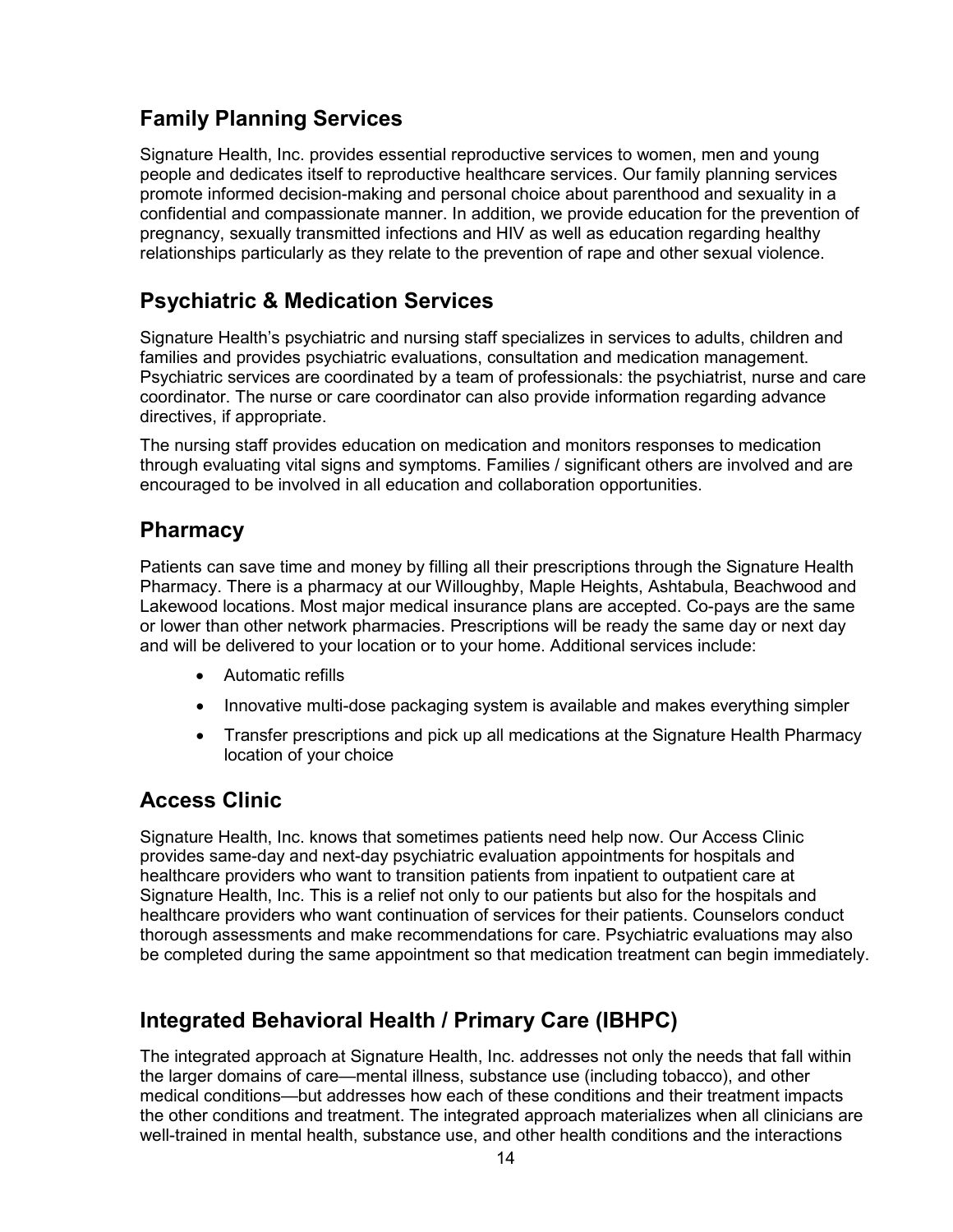among the conditions and their treatments. In addition to training, their individual interventions are based on the knowledge of the whole person, his / her goals and readiness to address behavior change, what conditions and treatments are present, and address the interaction of each of these domains on the others.

Signature Health, Inc.'s intent is to provide both primary medicine and behavioral health services in one location which increases patient access to needed treatment, improves coordination of care for mental and physical health, and helps patients to achieve improved overall health and wellness. Medical and mental health providers partner to coordinate the evaluation, treatment and necessary follow-up of both physical and mental health conditions. These face-to-face sessions can include family members, legal guardians and significant others when the intended outcome is to improve the function of the patient and the family in their family and home setting. All interventions are goal-directed and congruent with the goals and objectives stated on the patient's individualized service plan.

### <span id="page-14-0"></span>**Clinical Laboratory Screening Services (including Urine Screens)**

Signature Health, Inc. has laboratory services for the purpose of doing blood draws to support integrated behavioral and primary healthcare services. Routine blood draws to monitor liver functioning and / or potential side effects of medications can be conveniently done at our agency and results communicated to providers in a timely manner.

In addition, it is a policy to collect samples of urine for laboratory testing / screening as an adjunct to the MAT Program, Intensive Outpatient Treatment for substance use disorder and obtaining collateral information at the time of substance use disorder assessments.

### <span id="page-14-1"></span>**Women's Mental Health and Perinatal Clinic**

Signature Health, Inc. provides care to both pregnant and postpartum women who struggle with depression, anxiety, substance use and other mental health issues. This program also specializes in general women's mental health and perimenopausal mood disorders.

The Perinatal Clinic provides specialized services that focus on the needs of the patient for integration with nutrition, health education, psychosocial and behavioral health services to support prenatal, delivery and postpartum care. This care includes assistance by professionals who specialize in postpartum mood disorders with patients who struggle with depression, anxiety, substance use and other mental health issues. These services are offered throughout the pregnancy cycle as well as after delivery.

Treatment is provided collaboratively with each patient's existing OB / GYN, family practitioner or pediatric provider.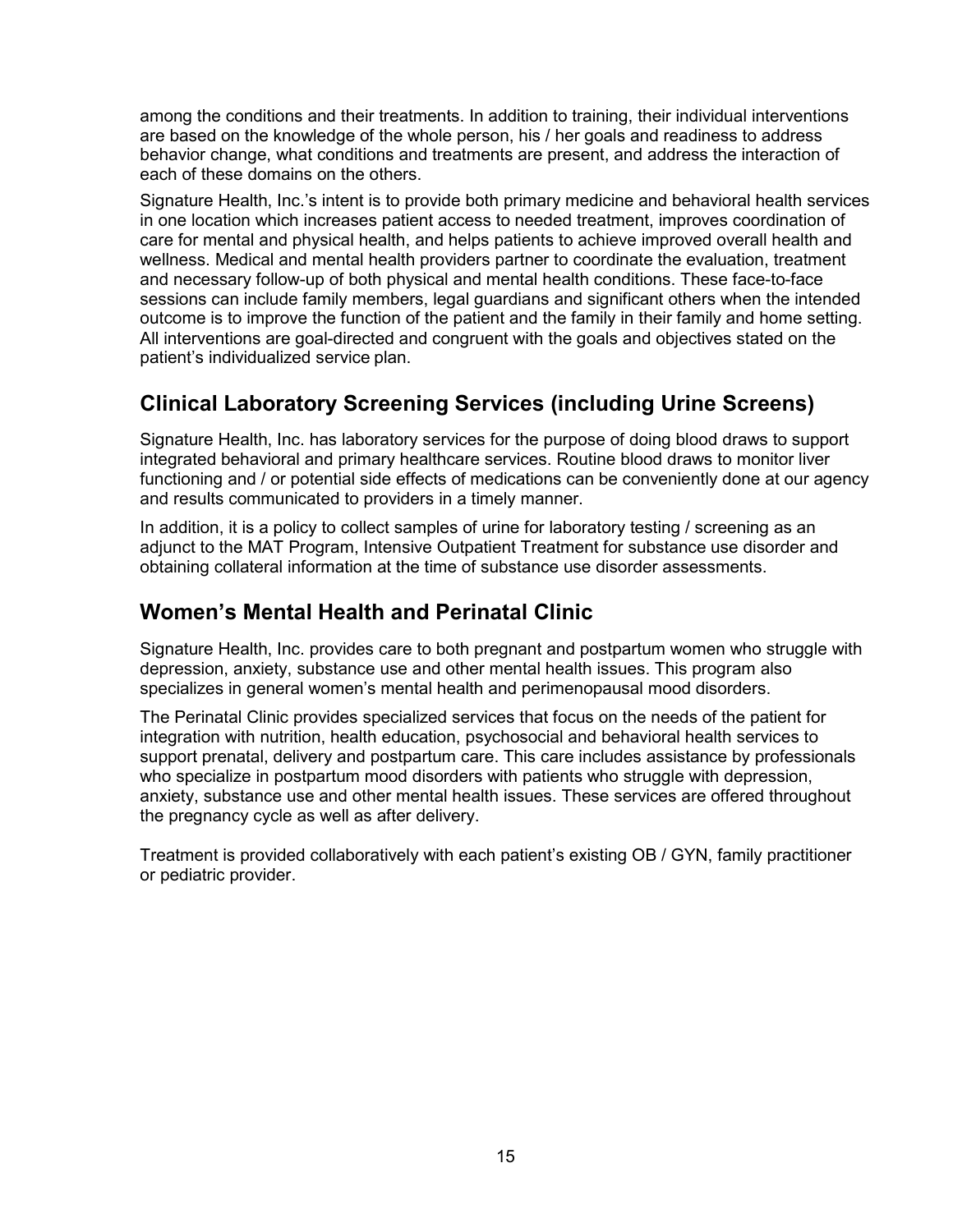### <span id="page-15-0"></span>**Crisis Services**

The crisis service is a 24 hours a day, 7 days a week program. The service is available to anyone experiencing a crisis due to an acute or chronic psychiatric condition. Service may include:

- ♦ Phone-based information and referral
- ♦ Phone support
- ♦ Risk assessments
- ♦ Prescreening for hospitalization (Ashtabula location only)

### **In the event you are experiencing a life-threatening emergency, call 9-1-1 immediately or go to your nearest emergency room.**

#### **Ashtabula County Emergency Numbers**

Signature Health After Hours: (440) 992-8552 (follow prompts on recorded message)

Signature Health Family Planning After Hours: (440) 992-5953 (follow prompts on recorded message)

Crisis Hopeline: (800) 577-7849

#### **Cuyahoga County Emergency Numbers**

Signature Health Maple Heights After Hours: (216) 663-6100 (follow prompts on recorded message)

Signature Health Beachwood After Hours: (216) 831-6466 (follow prompts on recorded message)

Signature Health Lakewood After Hours: (216) 766-6080 (follow prompts on recorded message)

Frontline Crisis Services: (216) 623-6888

#### **Lake County Emergency Numbers**

Signature Health Willoughby After Hours: (440) 953-9999 (follow prompts on recorded message)

<span id="page-15-1"></span>Signature Health Painesville After Hours: (440) 853-1501 (follow prompts on recorded message)

Crisis Hotline: (440) 953-8255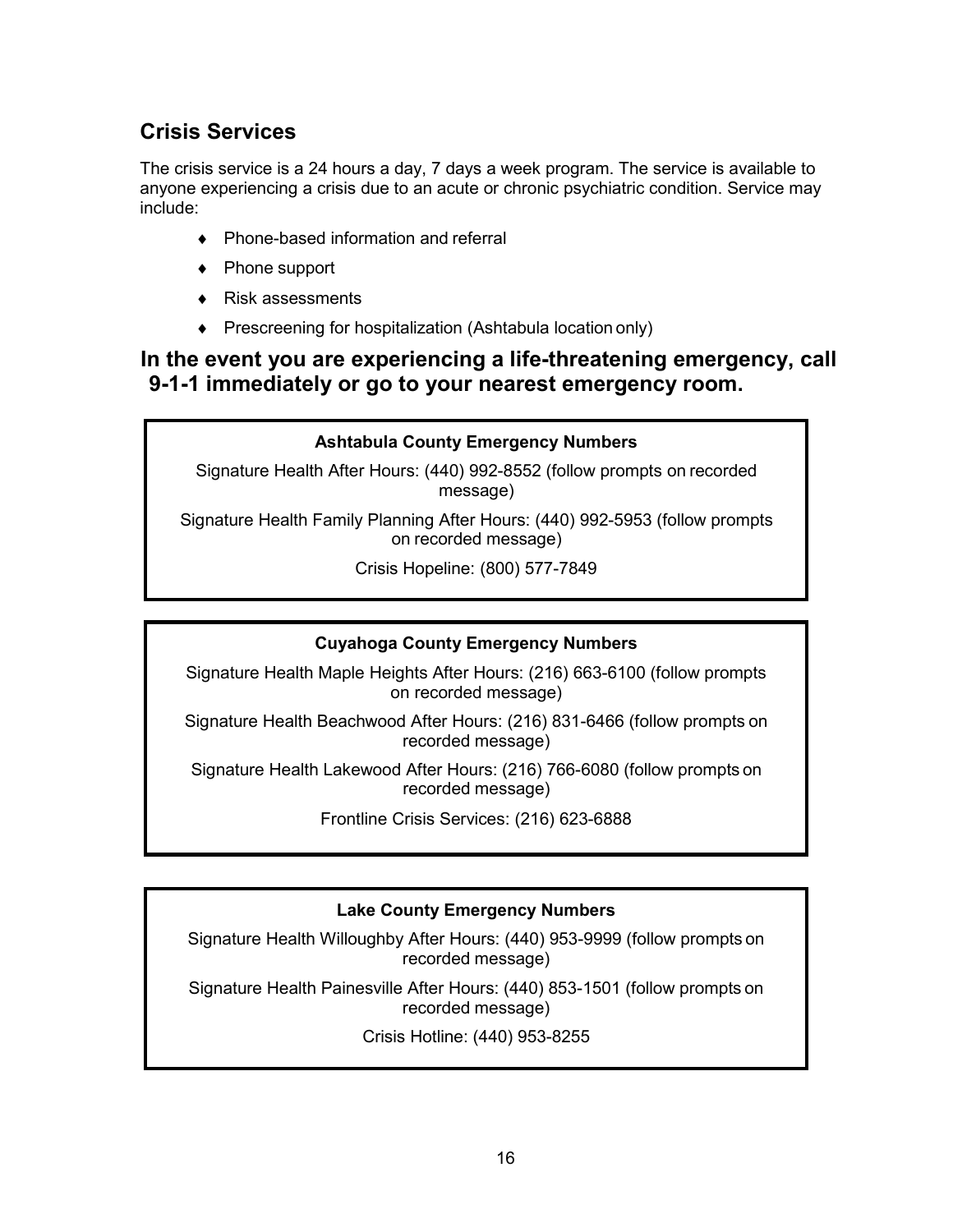### **Transportation Services**

To minimize patient barriers, Signature Health provides transportation services to patients who qualify. If you are unable to get your appointment at any of our facilities, please let us know.

### <span id="page-16-0"></span>**Peer Recovery Services**

Signature Health, Inc. offers Peer Recovery Services which is an adjunct to mental health services intended to complement and expand mental health services in a holistic manner and help patients in their recovery process. Peer Recovery bridges the gap between traditional mental health services and areas critical to recovery. Peer Recovery provides a multitude of services depending on a patient's need. These services include: facilitating self-help groups, CPST treatment aids, providing socialization opportunities, helping to build a peer support system, and engaging patients in agency sponsored activities and committees. The agency also provides oversight by clinical staff of peer mentors and peer advocates.

### <span id="page-16-1"></span>**Consumer Activities**

Consumer Activities are defined as providing our Signature Health consumers with opportunities to explore new interests, share their opinions, meet new friends and stay connected to old friends. Consumer Activities help to increase self-sufficiency and improve quality of life which are important steps along the journey of recovery.

### <span id="page-16-2"></span>**Advance Directives**

Today, advances in medicine and medical technology save many lives that only 60 years ago might have been lost. Unfortunately, sometimes this same technology also artificially prolongs life for people who have no reasonable hope of recovery. No one likes to think about death and dying, but they are inescapable realities of life. Advance directives are a way you can take control of choices regarding your medical future.

A Healthcare Proxy, Durable Power of Attorney for Healthcare, Living Will and Do Not Resuscitate Order (DNR) are the legal documents that allow you to give direction to medical personnel, family and friends concerning your future care when you cannot speak for yourself. This may happen if you become unconscious, are terminally ill or are confused and cannot make informed choices. You do not need a lawyer in order to complete advance directives.

### <span id="page-16-3"></span>**Patient Services Advance Directives**

You have the right to make decisions about your own medical treatment. By putting your wishes for your health care in writing, you tell your doctor, attending emergency medical personnel and your loved ones what you want. It may be hard for you to think about what you might want to have done if you were near death, but it is often easier than making these choices when you or your family have to face a major health crisis.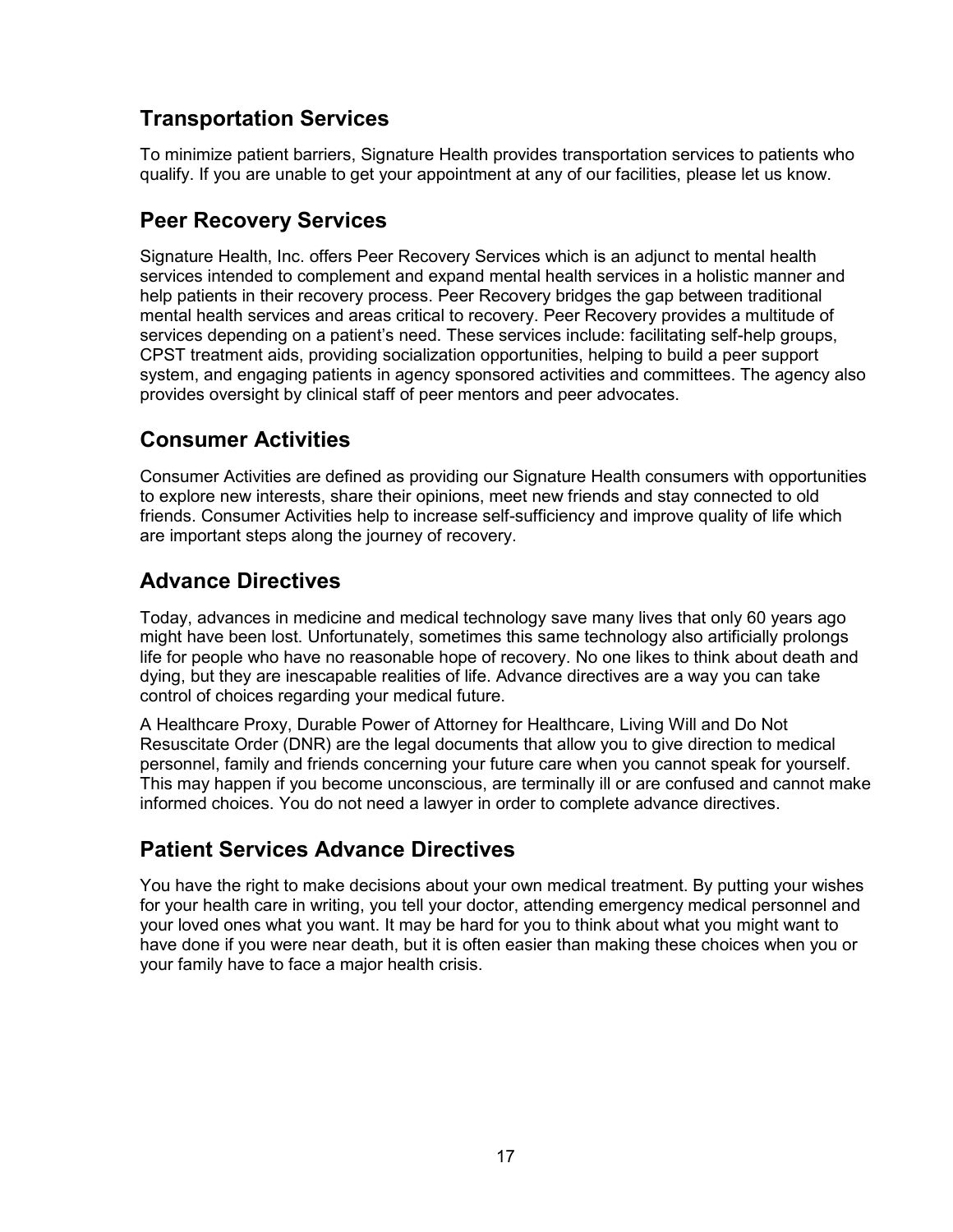Whether you have advance directives or not, you will still be cared for in the hospital or by emergency medical personnel.

We are providing this basic information to help you better understand what advance directives are so you can decide whether you want to have one or more of these documents. In the State of Ohio, there are three forms of advance directives.

#### <span id="page-17-0"></span>**Durable Power of Attorney for Healthcare**

This document lets you choose someone as your agent to make all healthcare decisions for you when you are unable to speak for yourself. If you choose, you can fill out a Durable Power of Attorney for Health Care form by yourself. You are not required to use a lawyer. However, since this is an important legal document, you may wish to consult a lawyer for advice.

#### <span id="page-17-1"></span>**Living Will**

This document lets you give written directions about your care when you are terminally ill or in a permanently unconscious state and unable to speak for yourself. If you choose, you can fill out a Living Will form by yourself. You are not required to use a lawyer. However, since this is an important legal document, you may wish to consult a lawyer for advice.

#### <span id="page-17-2"></span>**Do Not Resuscitate (DNR) Order**

This document says that you do not want to have cardiopulmonary resuscitation (CPR) performed if your heart should stop beating. A DNR Order can only be completed by a physician, certified nurse practitioner or clinical nurse specialist. If you would like to indicate that you do not wish to have CPR, you will need to have a discussion with your physician.

If you want more information or the forms needed for any of these advance directives, talk with your Signature Health, Inc. care coordinator, your Signature Health, Inc. nurse or your primary care physician.

# <span id="page-17-3"></span>**4 General Activities for Signature Health**

The clinical staff at Signature Health, Inc. maintains working relationships with other professionals who refer patients into treatment. Where appropriate and / or necessary, the staff maintains written and phone contact with referral sources upon written consent of the patient.

Staff may also need to reschedule appointments when ordered to appear in court. Every effort will be made to quickly reschedule your appointment at a time convenient to you.

# <span id="page-17-4"></span>**5 Ways to Give Your Input**

Signature Health, Inc. is dedicated to continuous quality improvement. Your feedback is important to us and is used to monitor our services, develop services, and improve the agency. Our goal is to assist you in achieving your treatment goals for recovery. We want to measure our progress. Your input guides this process.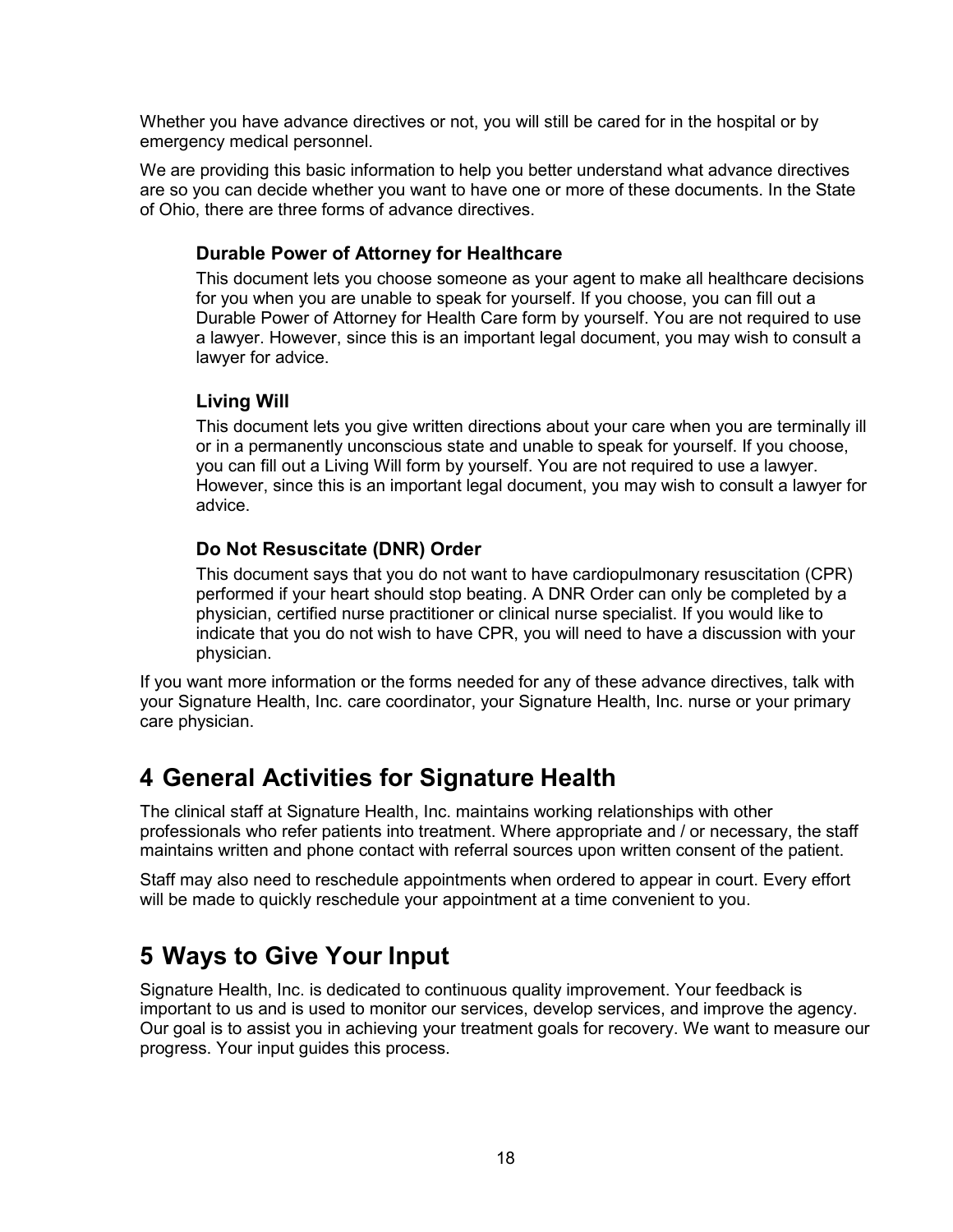Our tools for obtaining and using your input include: satisfaction surveys, suggestion boxes, staff education, outcomes management, and post-discharge follow-up surveys. Our staff is also available to hear any suggestions, comments, or ideas you have on how we can continue to strive for excellence. We also extend an invitation to any patients and family members to participate in our "Patient Advisory Committees". These groups consist of staff members, administrators, patients and family members who come together to share ideas and efforts.

If you are interested in joining the committee, please speak with the Office Manager at your Signature Health, Inc. location about meeting dates and times.

# <span id="page-18-0"></span>**6 Safety**

Signature Health, Inc. is committed to providing a safe and healthful environment. The staff is trained in first aid, CPR, workplace safety, non-violent crisis intervention and emergency procedures. Signature Health, Inc. does not employ seclusion or restraint practices. We work closely with the local authorities to promote the care, welfare, safety and security of all persons.

Signature Health, Inc. asks our patients to participate in safety consciousness by observing the following:

- ♦ Evacuation routes are posted in all offices and commonareas
- ♦ Emergency procedures for fire and tornado scenarios are posted in the lobby

A first aid kit is available in the event of emergency. Our goal is to prevent unsafe situations from occurring. Signature Health, Inc. asks for your assistance in maintaining a safe environment.

### **Program Rules**

- Signature Health has eliminated all smoking, vaping or use of tobacco products at our outpatient and administrative campuses, both indoors and outdoors, including our sidewalks, driveways and parking lots.
- Possession of weapons on person or within Signature Health offices is prohibited, grounds for discharge, and subject to the localauthorities.
- Possession of illicit drugs on person or premises is prohibited, grounds for discharge, and subject to the local authorities.
- Threats, acts of violence, provocation or fighting with patients, staff, and visitors is prohibited, grounds for discharge, and subject to the localauthorities.
- Theft of agency property or the property of patients, staff or visitors is prohibited, grounds for discharge, and subject to the localauthorities.
- Willful destruction or damage to agency property or the property of patients, staff or visitors is prohibited, grounds for discharge, and subject to local authorities.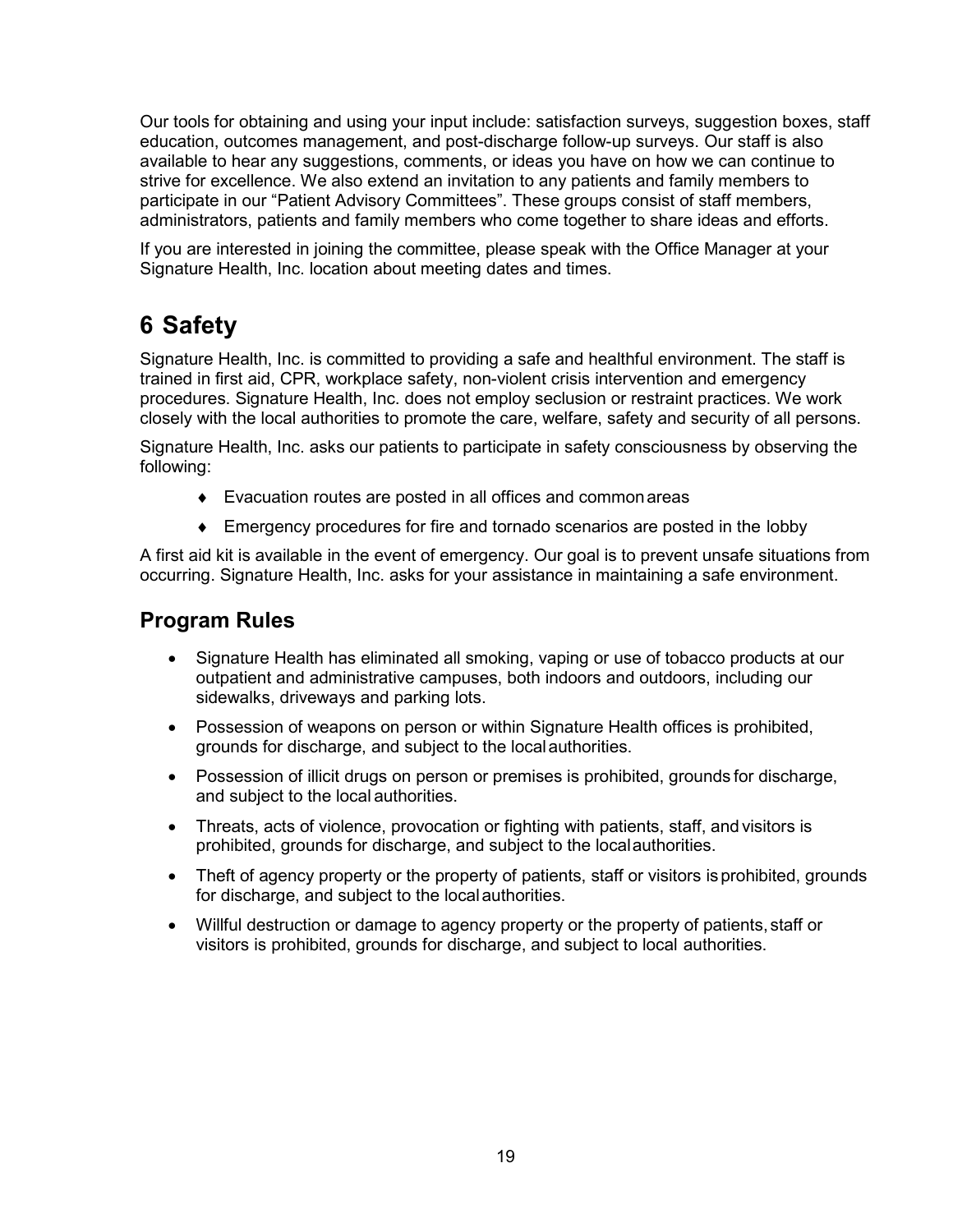# <span id="page-19-0"></span>**7 Program Expectations**

- To abide by the program rules and expectations.
- To actively participate in all aspects of the treatment process.
- To maintain the confidentiality of other patients / group members.
- Children are to be accompanied by a parent / quardian at all times.
- Parent / guardian is required to remain on the premises while the child is receiving services.
- Exception may include adolescents, ages 16 and over, who have permission to drive themselves to appointments.
- Signature Health, Inc. reserves the right to cancel any child's appointment when the parent / guardian is unable to remain on the premises. Cancelled appointments will be rescheduled for a time when the parent / guardian is available to remain on the premises.
- To call 24 hours in advance if you are unable to keep your scheduled appointment time.

### <span id="page-19-1"></span>**No Show / Late Cancel Policies**

A No Show is when a patient does not call or show for a previously scheduled appointment with a staff member. A Late Cancel is when a patient cancels an appointment less than 24 hours before their scheduled appointment.

Our No Show and Late Cancellation Policies are as follows:

- The first No Show / Late Cancel will result in a either a phone call, a text message or a letter sent to the patient requesting contact with the agency encouraging them to continue services and asking if they intend to do so.
- The second No Show / Late Cancel will result in a letter sent to the patient requesting contact with the agency with their intention to continue services. In addition, all future appointments will be removed from the scheduler.

If the patient wishes to continue services, staff and patient will jointly develop a plan to reduce barriers in maintaining appointments. Future appointments will be scheduled one at a time until the patient and their care coordinator determine barriers to maintaining consecutive appointments have been reduced.

• The third No Show / Late Cancel will result in the patient only being seen for acute services and being required to use our walk in services.

Patients who are administratively placed on "walk in services only" for any reason are not eligible for re-instatement for six (6) months unless authorized by the Office Director.

Patients who are administratively discharged for any reason are not eligible for re-admission for one (1) year unless authorized by the Office Director.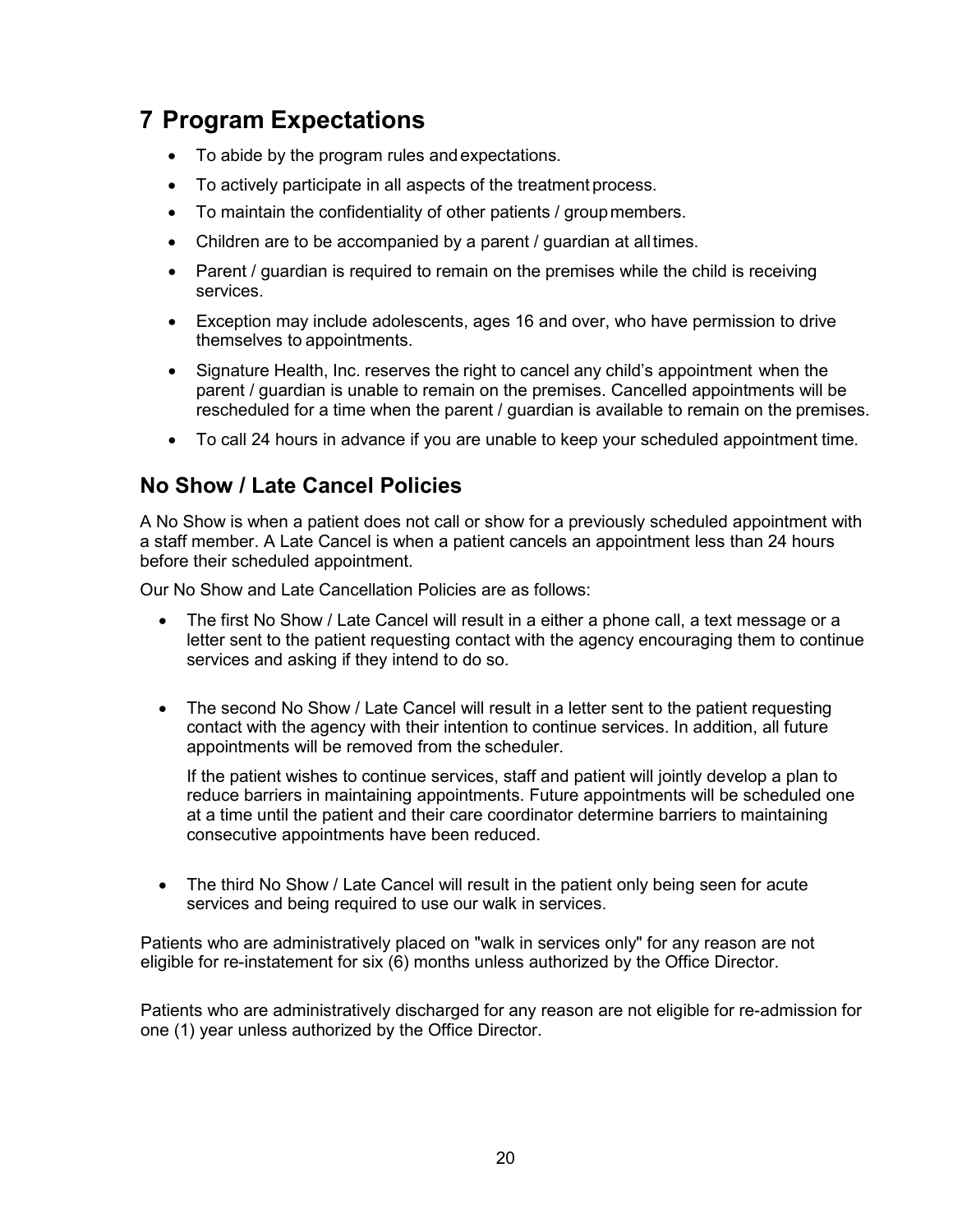# <span id="page-20-0"></span>**8 Fees**

Each patient or their parent / guardian is responsible to pay their fees, file insurance claims and obtain any pre-authorizations necessary. Signature Health, Inc. will bill on your behalf and accept payments (full or partial) from Medicare and/or Medicaid. Signature Health, Inc. will also file insurance claims to any private insurance companies on your behalf for those insurance plans that Signature Health is an in-network provider. However, each patient or their parent / guardian is responsible for obtaining any pre-authorizations necessary. Please contact your insurance company to ensure you receive your maximum benefits.

If applicable, co-pays and deductible amounts are due prior to receiving services. Failure to pay your fees in full prior to receiving services will result in your appointment being rescheduled. If you cannot afford to pay our full fee, you are welcome to apply for our sliding scale. Please ask the Office Manager or a Finance Specialist for assistance.

A fee schedule for Signature Health's most common services is available on our website or by request at your care location.

### <span id="page-20-1"></span>**Sliding Scale**

A sliding fee scale is offered for uninsured patients seeking services at Signature Health, Inc. A completed sliding scale application and proof of income may be required depending on what services you will be accessing at Signature Health. Please see the Office Manager or a Finance Specialist who will assist you in this process.

### <span id="page-20-2"></span>**Private Insurance**

Signature Health, Inc. will bill private insurance companies for reimbursement if participating in that company's network.

If you have private insurance we are unable to bill and wish to receive services at Signature Health, Inc. you may:

- Apply for the sliding fee scale
- Pay for the service and obtain a receipt to submit to your insurance company for reimbursement. Please be sure to contact your insurance company about your out-ofnetwork benefits.

# <span id="page-20-3"></span>**9 Patient Rights**

All patients have the same rights to freedom from abuse, financial or other exploitation, retaliation, humiliation and neglect. It is your right to have the following: informed consent, refusal or expression of choice regarding composition of the service delivery team and access to self-help and advocacy support services.

### <span id="page-20-4"></span>**Ohio Mental Health & Addiction Services (OhioMHAS) Patient Rights**

1. The right to be treated with consideration and respect for personal dignity, autonomy and privacy;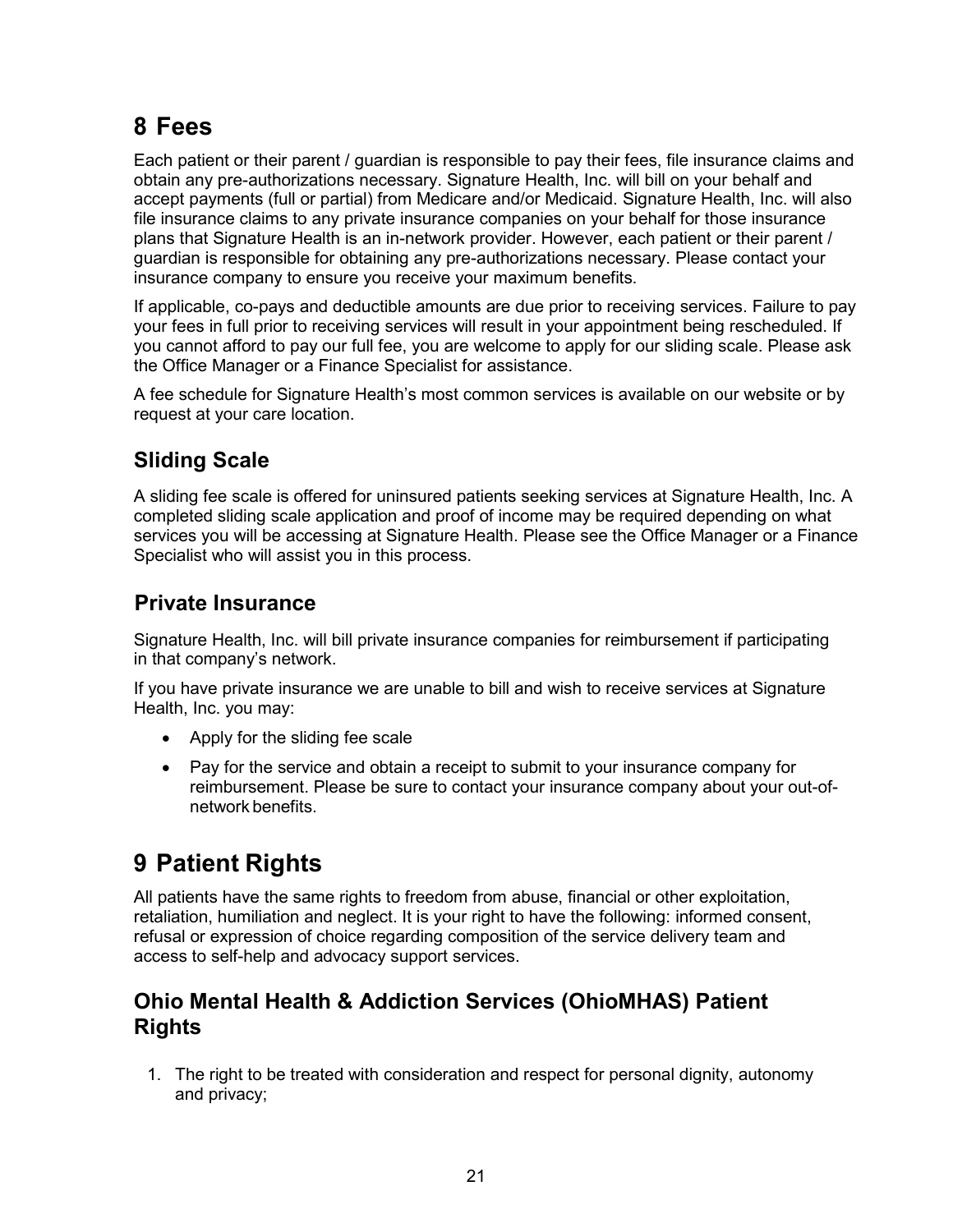- 2. The right to reasonable protection from physical, sexual or emotional abuse, neglect, and inhumane treatment;
- 3. The right to receive services in the least restrictive, feasible environment;
- 4. The right to participate in any appropriate and available service that is consistent with an individual service plan (ISP), regardless of the refusal of any other service, unless that service is a necessity for clear treatment reasons and requires the person's participation;
- 5. The right to give informed consent to or to refuse any service, treatment or therapy, including medication absent an emergency;
- 6. The right to participate in the development, review and revision of one's own individualized treatment plan and receive a copy of it;
- 7. The right to freedom from unnecessary or excessive medication, and to be free from restraint or seclusion unless there is immediate risk of physical harm to self or others;
- 8. The right to be informed and the right to refuse any unusual or hazardous treatment procedures;
- 9. The right to be advised and the right to refuse observation by others and by techniques such as one-way vision mirrors, tape recorders, video recorders, television, movies, photographs or other audio and visual technology. This right does not prohibit an agency from using closed-circuit monitoring to observe seclusion rooms or common areas, which does not include bathrooms or sleeping areas;
- 10. The right to confidentiality of communications and personal identifying information within the limitations and requirements for disclosure of client information under state and federal laws and regulations;
- 11. The right to have access to one's own client record unless access to certain information is restricted for clear treatment reasons. If access is restricted, the treatment plan shall include the reason for the restriction, a goal to remove the restriction, and the treatment being offered to remove the restriction;
- 12. The right to be informed a reasonable amount of time in advance of the reason for terminating participation in a service, and to be provided a referral, unless the service is unavailable or not necessary;
- 13. The right to be informed of the reason for denial of a service;
- 14. The right not to be discriminated against for receiving services on the basis of race, ethnicity, age, color, religion, gender, national origin, sexual orientation, physical or mental handicap, developmental disability, genetic information, human immunodeficiency virus status, or in any manner prohibited by local, state or federal laws;
- 15. The right to know the cost of services;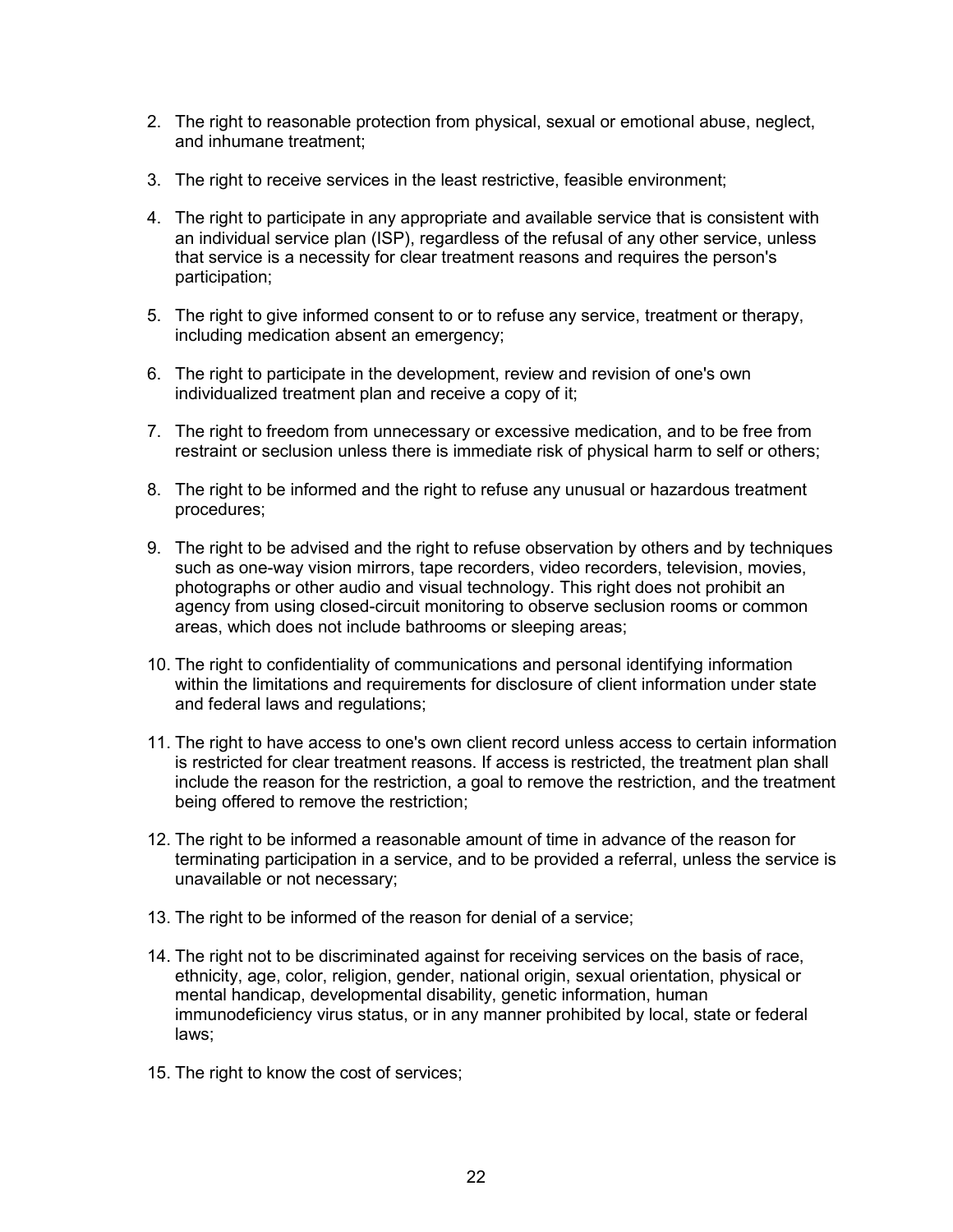- 16. The right to be verbally informed of all client rights, and to receive a written copy upon request;
- 17. The right to exercise one's own rights without reprisal, except that no right extends so far as to supersede health and safety considerations;
- 18. The right to file a grievance;
- 19. The right to have oral and written instructions concerning the procedure for filing a grievance, and to assistance in filing a grievance if requested;
- 20. The right to be informed of one's own condition; and,
- 21. The right to consult with an independent treatment specialist or legal counsel at one's own expense.

### <span id="page-22-0"></span>**Confidentiality of Alcohol & Drug Abuse Patient Records**

Confidentiality of alcohol and drug abuse patient records maintained by Signature Health, Inc. is protected by Federal Law and Regulations. Generally, the program may not say to a person outside the program that a person attends the program, or disclose any information identifying a patient as an alcohol or drug abuser unless:

- 1. The patient consents in writing.
- 2. The disclosure is allowed by court order.
- 3. The disclosure is made to medical personnel in a medical emergency or to qualified personnel for research, audit, or program evaluation.

Violation of the Federal Law and Regulations by a program is a crime. Suspected violators may be reported to appropriate authorities in accordance with Federal Regulations. Federal Law and Regulations do not protect any information about a crime committed by a patient, either at the program or against any person who works for the program about any threat to commit such a crime.

Federal Law and Regulations do not protect any information about suspected child abuse or neglect from being reported under state law to appropriate state or local authorities (see 42 U.S.C. 290dd-3 and 42 U.S.C. 290ee-3, for Federal Laws and 42 CFR Part 2 for Federal Regulations).

# <span id="page-22-1"></span>**10 Grievance Policy**

It is the policy of Signature Health that patients can file grievances without fear of reprisal.

### <span id="page-22-2"></span>**Grievance Procedures**

Every patient has the right at Signature Health, Inc. to follow the grievance procedure without reprisal. Patients with questions about their treatment or those who feel they are being treated unfairly are encouraged to discuss their concerns with their provider, the provider's supervisor or the location's Patient Rights Officer.

Each patient has the right to file a written grievance with Signature Health, Inc. The form to file the grievance may be obtained online, from the patient's provider, or from the Patient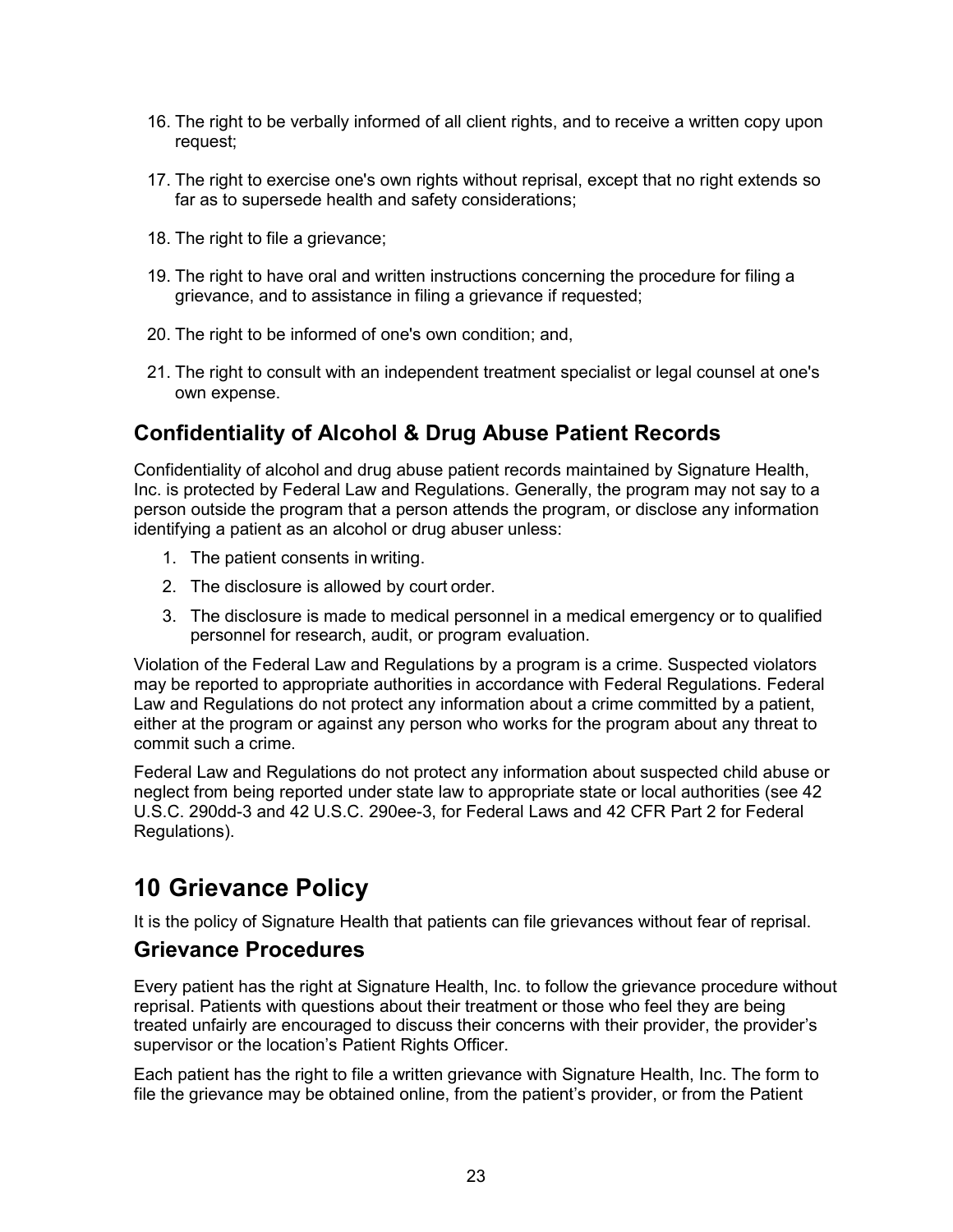Rights Officer. Your provider or the Patient Rights Officer is available to assist you with the form if you need their help.

The form includes:

- 1. The name of the patient
- 2. The name of the patient's provider
- 3. The name of the program the patient is in
- 4. The date and time of the incident
- 5. The persons involved (or physical description)
- 6. Incident or description being grieved
- 7. Patient's signature
- 8. Date of grievance
- 9. Title and address of arbitrator of the grievance

Should the patient need assistance in filing a grievance, the patient's provider or the Patient Rights Officer will be available to help the patient with this procedure. Upon receipt of a grievance, the patient filing the grievance shall be notified of its receipt in writing within three business days.

The sequence of activities which will occur as a part of the grievance process are as follows:

- 1. Patient or authorized designees presents complaint to the Patient Rights Officer or any other staff member.
- 2. The Patient Rights Officer (or Patient Rights Back-Up) will initiate contact with the grievant within three working days of receipt of complaint in writing.
- 3. Patient Rights Officer will investigate the complaint and attempt to resolve the grievance within 20 days from the date of the filing of the grievance.
- 4. If the Patients Rights Officer (or the Patients Rights Back-Up) is unable to resolve the complaint, an agency grievance committee will be formed, hear the facts and issue a written statement to the patient and other concerned parties within the 20 day time frame. If the patient is not satisfied he / she may appeal to an impartial decision-maker outside the agency. The Patient Rights Officer will assist the patient with the appeal.

The patient will be provided a copy of all activity regarding the grievance including:

- 1. The copy of the grievance
- 2. The documentation of the resolution of the grievance, and
- <span id="page-23-0"></span>3. The copy of the letter to the patient reflecting the resolution of the grievance will be kept by the Executive Director for two full calendar years following the resolution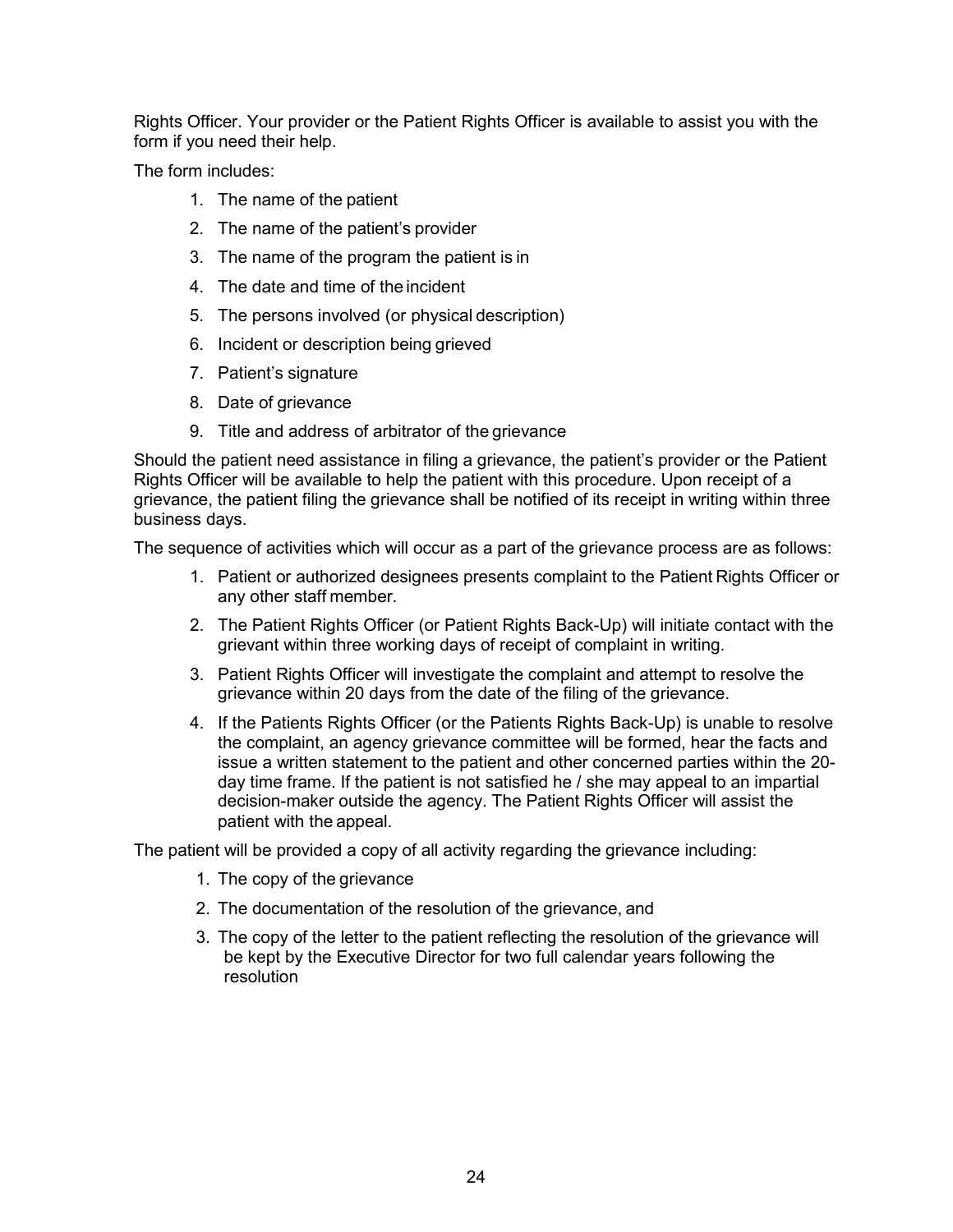# **State & Local Governmental Organizations**

Should you as a patient still feel you have had your Patients Rights violated, or you are being treated unfairly, you also have the right to submit complaints **at any time** to the following:

<span id="page-24-0"></span>

| Lake County Alcohol Drug Addiction and                                                                                                            | Ashtabula County Mental Health and                                                                                                                                                     |
|---------------------------------------------------------------------------------------------------------------------------------------------------|----------------------------------------------------------------------------------------------------------------------------------------------------------------------------------------|
| Mental Health Services Board (ADAMHS)                                                                                                             | <b>Recovery Services Board</b>                                                                                                                                                         |
| One Victoria Place, Suite 205                                                                                                                     | 4817 State Road, Suite 203                                                                                                                                                             |
| Painesville, Ohio 44077                                                                                                                           | Ashtabula, Ohio 44004                                                                                                                                                                  |
| (440) 352-3117                                                                                                                                    | (440) 992-3121                                                                                                                                                                         |
| Alcohol Drug Addiction and Mental Health                                                                                                          | Ohio Mental Health & Addiction Services                                                                                                                                                |
| Services of Cuyahoga County (ADAMHS)                                                                                                              | (OhioMHAS)                                                                                                                                                                             |
| 2012 West 25th Street, 6th Floor                                                                                                                  | 30 E Broad Street                                                                                                                                                                      |
| Cleveland, Ohio 44113                                                                                                                             | Columbus, Ohio 43215-3430                                                                                                                                                              |
| (216) 241-3400                                                                                                                                    | $(614)$ 466-2596                                                                                                                                                                       |
| <b>Ohio Legal Rights Services</b><br>50 West Broad Street, Suite 1400<br>Columbus, OH 43215<br>Phone: (614) 466-7264<br>Toll Free: (800) 282-9181 | The U.S. Dept of Health and Human<br>Services Civil Rights Regional Office<br>233 N. Michigan Ave., Suite 240<br>Chicago, IL 60601<br>Toll Free: (800) 368-1019<br>TDD: (800) 537-7697 |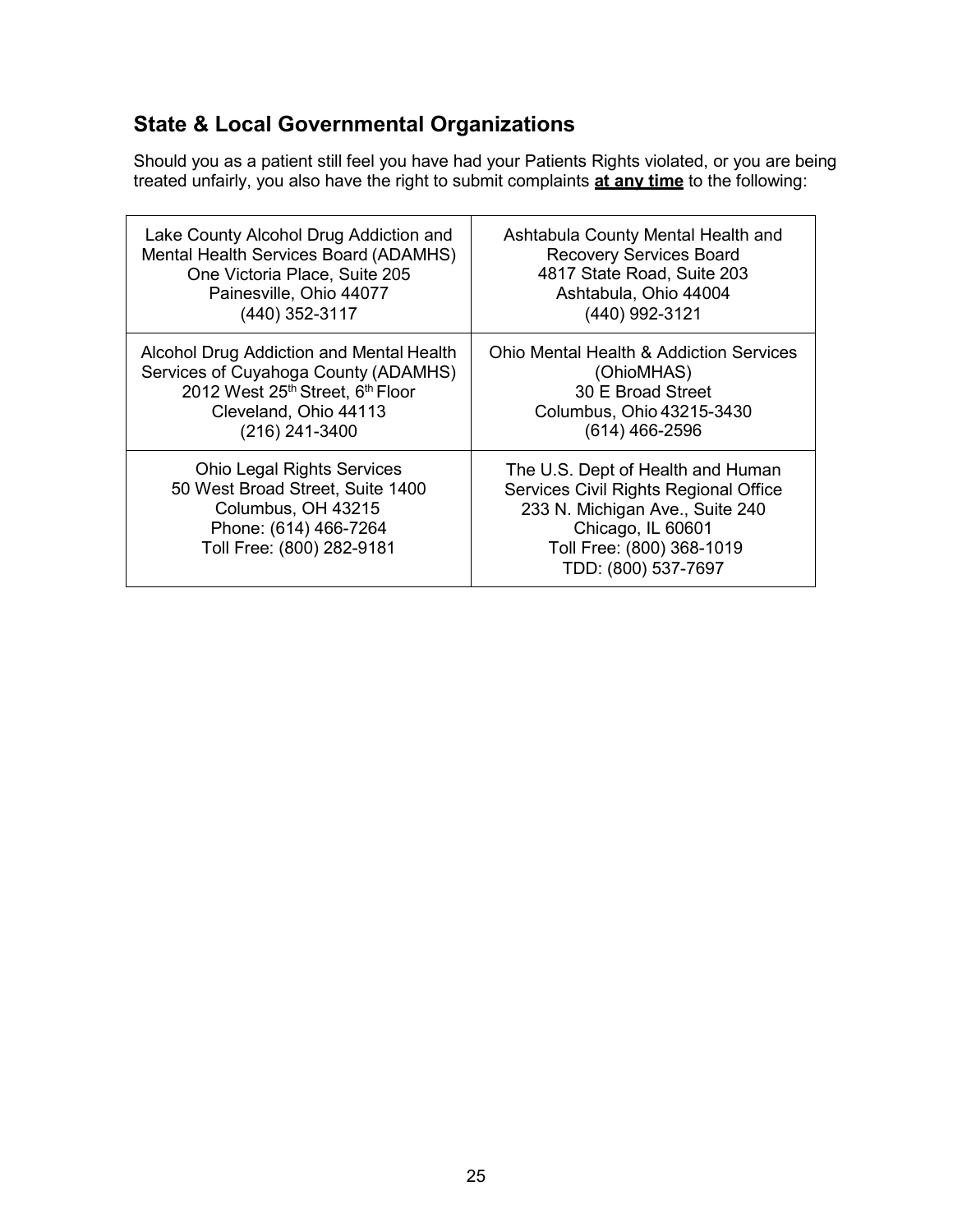### **Patient Rights Officer**

Signature Health has a Patient Rights Officer who will make certain that patient rights are protected and will help in listening to and resolving patient grievances. A person has also been appointed as a Patient Rights Back-Up to help if the Patient Rights Officer is not available.

The Patient Rights Officer is:

Dawn Brumfield, Director 7232 Justin Way, Mentor, OH 44060 (440) 578-8200 x10149

The Patient Rights Back Up person is:



Hours available for these Patient Rights Officers and back-up are generally 9AM to 5PM Monday through Friday (holidays excluded).

The Patient Rights Officers and other staff are here to help you. If you have any questions about the Patient Rights, which are listed in this handbook, you are asked to talk about them with your counselor, psychiatrist or a Patient Rights Officer.

# <span id="page-25-0"></span>**11 Notice of Privacy Practices**

### <span id="page-25-1"></span>**Our Duty to Safeguard Your Protected Health Information (PHI)**

Individually identifiable information about your past, present, or future health or condition, the provision of health care to you or payment for health care is considered "Protected Health Information" (PHI). We are required to extend certain protections to your PHI, and to give you this Notice about our privacy practices that explains how, when, and why we may disclose your PHI. Except in a specific circumstance, we must use or disclose only the minimum necessary PHI to accomplish the intended purpose of the use or disclosure.

<span id="page-25-2"></span>We are required to follow the privacy practices described in this Notice though we reserve the right to change our privacy practices and the terms of this Notice at any time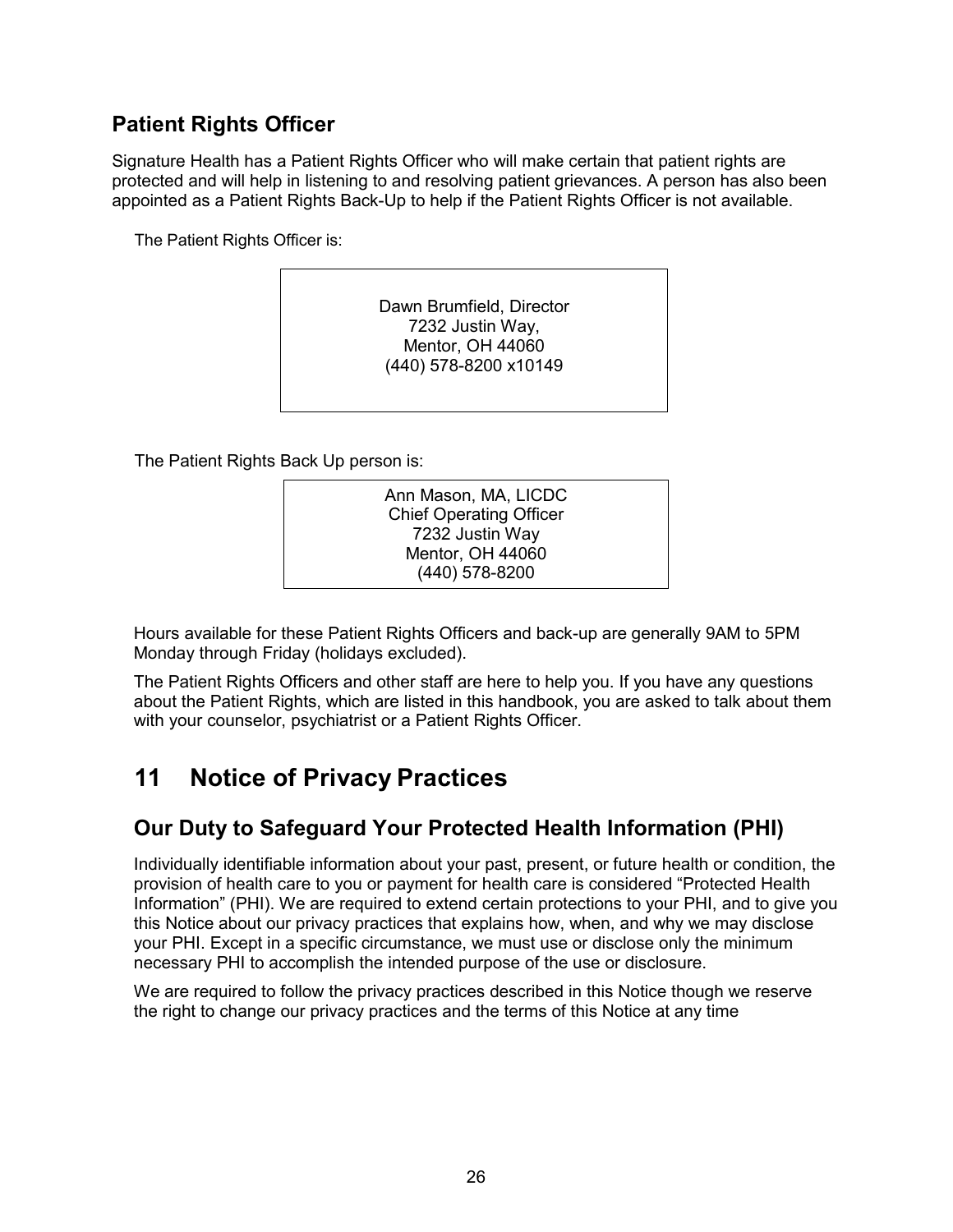### **How We May Use & Disclose Your Protected Health Information (PHI)**

We use and disclose Protected Health information for a variety of reasons. We have a limited right to use and / or disclose your PHI for purposes of treatment, payment, and for our healthcare operations. For uses beyond that, we must have your written authorization unless the law permits or requires us to make the use or disclosure without your authorization. If we disclose your PHI to an outside entity in order for that entity to perform a function on our behalf, we must have in place an agreement from the outside entity that will extend the same degree of privacy protection to your information that we must apply to your PHI. However, the law provides that we are permitted to make some uses or disclosures without your consent or authorization. The following describes and offers examples of our potential uses or disclosures of your PHI.

### <span id="page-26-0"></span>**Uses & Disclosures Relating to Treatment, Payment or Health Care Operations**

Generally, we may use or disclose your PHI as follows:

**For Treatment:** We may disclose your PHI to doctors, nurses, and other healthcare personnel who are involved in providing your health care. For example, your PHI will be shared among members of your treatment team, or with central pharmacy staff. Your PHI may also be shared with outside entities performing ancillary services relating to your treatment, such as lab work, for consultation purposes, or ADAMH Boards and / or community mental health agencies involved in the provision or coordination of your care.

**To Obtain Payment:** We may use or disclose your PHI in order to bill and collect payment for your healthcare services. For example, we may contact your employer to verify your employment status, and / or release portions of your PHI to the Medicaid program, collection agencies, the ODMH central office, the local ADAMH / CMH Board through the Multi-Agency Community Information Services Information System (MACSIS), and / or a private insurer to get paid for services that we delivered to you. We may release information to the Office of the Attorney General for collection purposes.

**For Health Care Operations:** We may use / disclose your PHI in the course of operating our agency. For example, we may use your PHI in evaluating the quality of services provided, or disclose your PHI to our accountant or attorney for audit purposes. Since we are an integrated system, we may disclose your PHI to designated staff in our other facilities or departments. Release of your PHI to MACSIS and / or other state agencies might also be necessary to determine your eligibility for publicly funded services.

**Appointment Reminders:** Unless you provide us with alternative instructions, we may send or phone appointment reminders or other similar materials to your home or cell phone.

**Fundraising**. We may use or disclose certain health information about you to contact you in an effort to raise funds to support Signature Health and its operations. You have a right to choose not to receive these communications and we will tell you how to cancel them.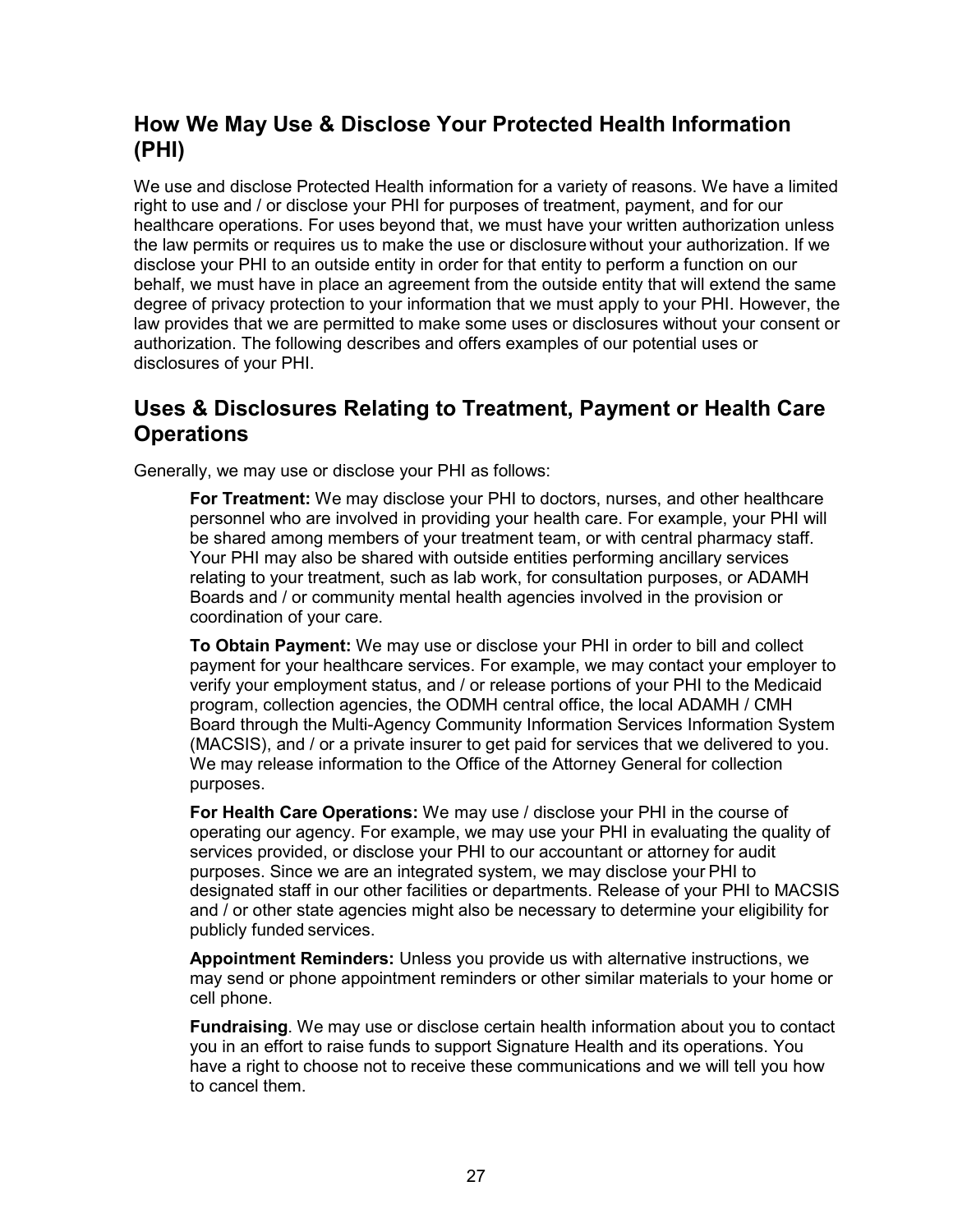### <span id="page-27-0"></span>**Uses & Disclosures of PHI Requiring Authorization**

For uses and disclosures beyond treatment, payment and operations purposes we are required to have your written authorization unless the use or disclosure falls within one of the exceptions described below. As an example, most uses and disclosures of psychotherapy notes, uses and disclosures of PHI for marketing purposes, and disclosures that constitute a sale of PHI require your written authorization.

Special privacy protections also apply to HIV-related information, alcohol and substance abuse treatment information, and mental health information. This means that parts of this Notice may not apply to these types of information because stricter privacy requirements may apply. Signature Health will only disclose this information as permitted by applicable state and federal laws. If your treatment involves this information, you may contact our Privacy Officer to ask about the special protections.

Authorizations to use or disclose PHI can be revoked at any time to stop future uses or disclosures. We are unable to take back any uses or disclosures of your PHI we have already made with your authorization.

### <span id="page-27-1"></span>**Uses & Disclosures of PHI Not Requiring Consent or Authorization**

The law provides that we may use / disclose your PHI without consent or authorization in the following circumstances:

**When Required by Law:** We may disclose PHI when a law requires that we report information about suspected abuse, neglect, or domestic violence, or relating to suspected criminal activity, or in response to a court order. We must also disclose PHI to authorities that monitor compliance with these privacy requirements.

**For Public Health Activities:** We may disclose PHI when we are required to collect information about disease or injury, or to report vital statistics to the public health authority.

**For Health Oversight Activities:** We may disclose PHI to our central office, the protection and advocacy agency, or other agency responsible for monitoring the healthcare system for such purposes as reporting or investigation of unusual incidents, and monitoring of the Medicaid program.

**To Avert Threat to Health or Safety:** In order to avoid a serious threat to health or safety, we may disclose PHI as necessary to law enforcement or other persons who can reasonably prevent or lessen the threat of harm to your health and safety or to the health and safety of the public or of another person.

**For Specific Government Functions:** We may disclose PHI to Government benefit programs relating to eligibility and enrollment, and for national security reasons.

**For Research, Audit or Evaluation Purposes:** In certain circumstances, we may disclose PHI for research, audit or evaluation purposes.

**For Deceased Individuals:** We may discuss PHI relating to an individual's death if state or federal law requires information for collection of vital statistics or inquiryinto cause of death or to coroners, medical examiners, or funeral directors so they may do their jobs.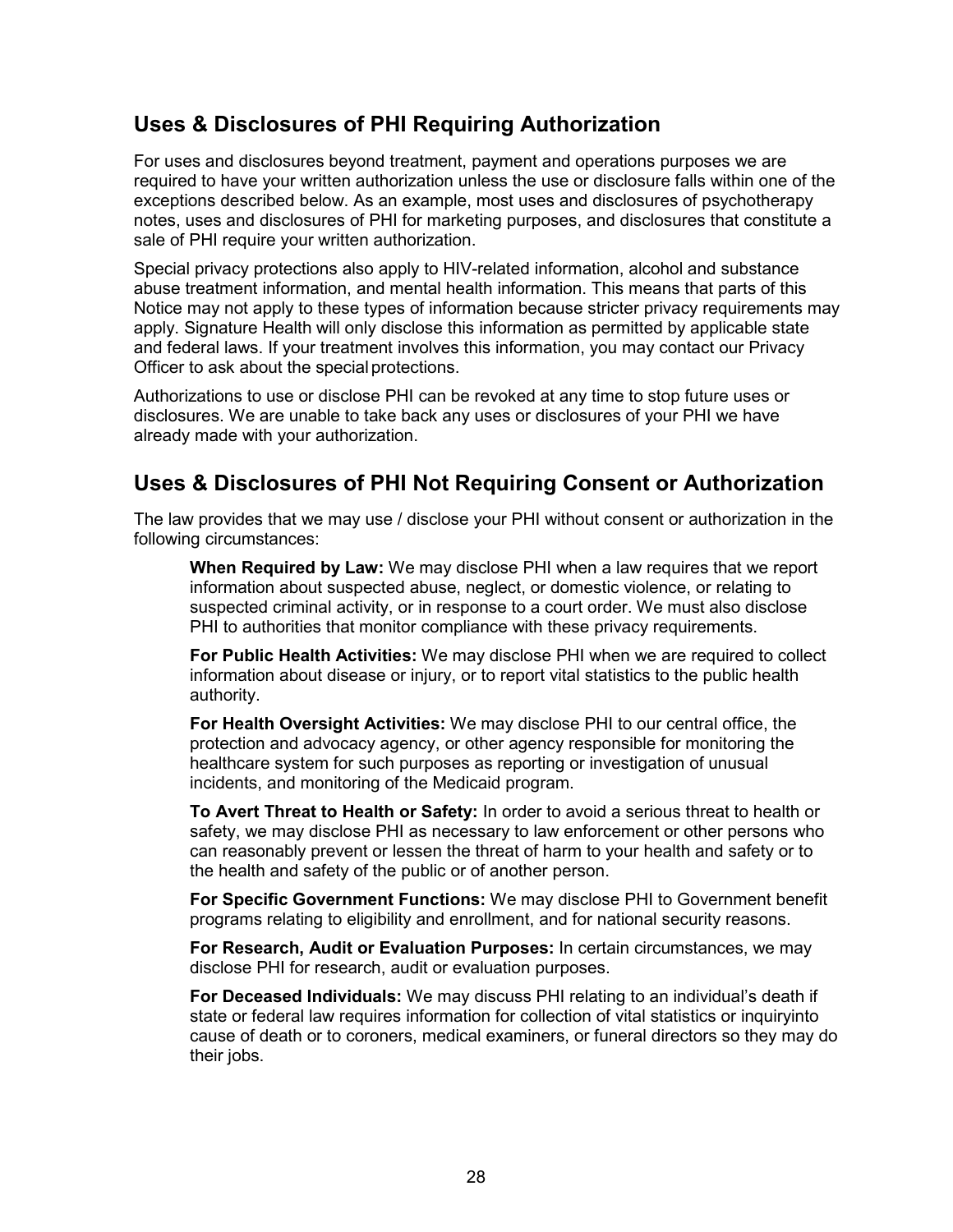**For Law Enforcement Purposes:** We may disclose PHI to law enforcement officials. For example we may make these types of disclosures in response to a valid court order, subpoena or search warrant; to identify or locate a suspect, fugitive or missing person; or to report a crime committed on our premises.

### <span id="page-28-0"></span>**Your Rights Regarding Your PHI**

You have the following rights relating to your Protected Health Information:

**To Request Restrictions on Uses / Disclosures:** You have the right to ask that we limit how we use or disclose your PHI. We will consider your request, but are not legally bound to agree to the restriction. To the extent that we do agree to any restrictions on our use or disclosure of your PHI, we will put the agreement in writing and abide by it except in emergency situations. We cannot agree to limit uses or disclosures that are required by law.

**To Choose How We Contact You:** You have the right to ask that we send you information at an alternative address or by an alternative means. We must agree to your request as long as it is reasonably easy for us to do so.

**To Inspect and Request a Copy of Your PHI:** Unless your access to your records is restricted for clear and documented reasons, you have the right to see your protected health information upon your written request. You may not see or get a copy of information gathered or prepared for a legal proceeding or if your requests cover psychotherapy notes. We will respond to your written request within 30 days. If we deny your access, we will give you written reasons for the denial and explain how to request a determination review. If you want copies of your PHI, a charge for copying may be imposed, depending on the circumstances. You have the right to choose what portions of your information you want copied and to have prior information on the cost of copying.

**To Request Amendment of Your PHI:** If you believe that there is a mistake or missing information in our record of your PHI, you may request in writing that we correct or add to the record. Your request should be submitted to our Privacy Officer. We will respond within 60 days of receiving your request. If we accept your request, we will tell you and will amend your records by supplementing the information in the records. We will also tell others that need to know about the change in PHI. We may deny the request. Any denial will state our reasons for the denial and explain your rights to have the request and denial, along with any statement in response to the denial that you provide, appended to your PHI.

**To Find Out What Disclosures Have Been Made:** You have a right to get a list of when, to whom, for what purposes, and what content of your PHI has been released other than instances of disclosure for treatment, payment, and operations; to you, your family, or the facility directory; or pursuant to your written authorization. The list also will not include any disclosures made for national security purposes, to law enforcement officials or correctional facilities, or disclosures made before April 2003. We will respond to your written request for such a list within 60 days of receiving it. Your request can relate to disclosures going as far back as six years. There will be no charge for up to one such list each year. There may be a charge for more frequent requests. We will notify you of any such costs prior to efforts to comply with your request.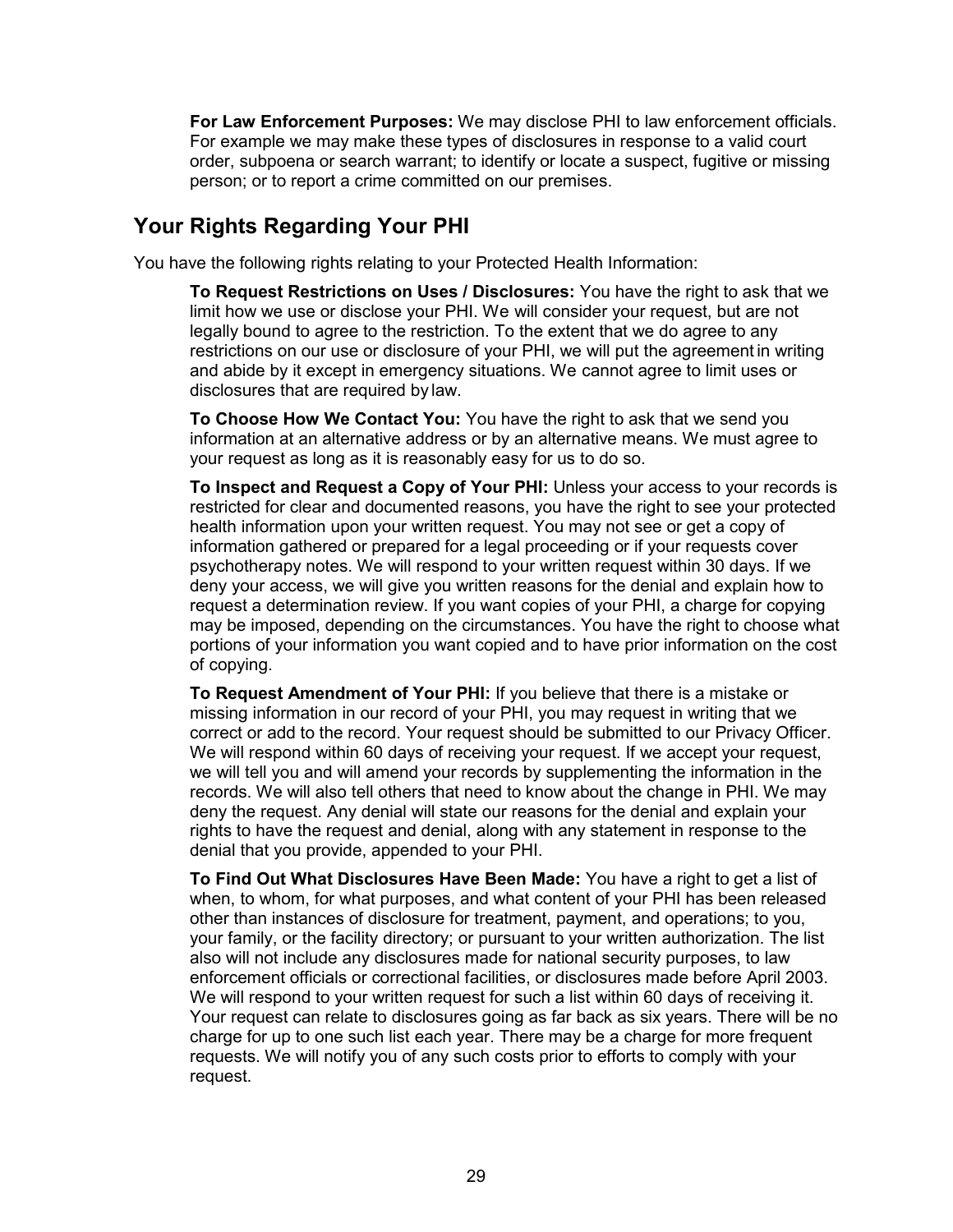### **Organized Health Care Arrangement**

We are a part of an organized health care arrangement called OCHIN. A current list of OCHIN members is available at www.ochin.org. As a business associate of ours, OCHIN supplies information technology and related services to us and other OCHIN members. OCHIN also engages in quality assessment and improvement activities on behalf of its members. For example, OCHIN coordinates clinical review activities on behalf of participating organizations to establish best practice standards and assess clinical benefits that may be derived from the use of electronic health record systems. OCHIN also helps participants work collaboratively to improve the management of internal and external patient referrals. Your personal health information may be shared by Signature Health with other OCHIN participants or a health information exchange only when necessary for medical treatment or for the health care operations purposes of the organized health care arrangement. Health care operation can include, among other things, geocoding your residence location to improve the clinical benefits you receive.

The personal health information may include past, present and future medical information as well as information outlined in the Privacy Rules. The information, to the extent disclosed, will be disclosed consistent with the Privacy Rules or any other applicable law as amended from time to time. You have the right to change your mind and withdraw this consent, however, the information may have already been provided as allowed by you. This consent will remain in effect until revoked by you in writing. If requested, you will be provided a list of entities to which your information has been disclosed.

We may participate in one or more health information exchanges (HIEs). HIEs may electronically share medical information for treatment, payment and health care operation purposes with other participants in the HIEs. HIEs allow your health care providers to quickly access and use medical information necessary for your treatment and other lawful purposes. The addition of your medical information in a HIE is voluntary and subject to your right to optout. If you would like to opt-out contact our Chief Compliance Officer listed below.

### <span id="page-29-0"></span>**Amendments to This Notice of Privacy Practices**

We may amend our Privacy Policy and this Notice from time to time. In accordance with applicable laws, we will post a notice at Signature Health, Inc. describing any changes to the policy and will provide the current policy to all active patients as required by law.

### <span id="page-29-1"></span>**You Have the Right to Receive This Notice**

You have the right to receive a paper copy of this Notice and / or an electronic copy upon request.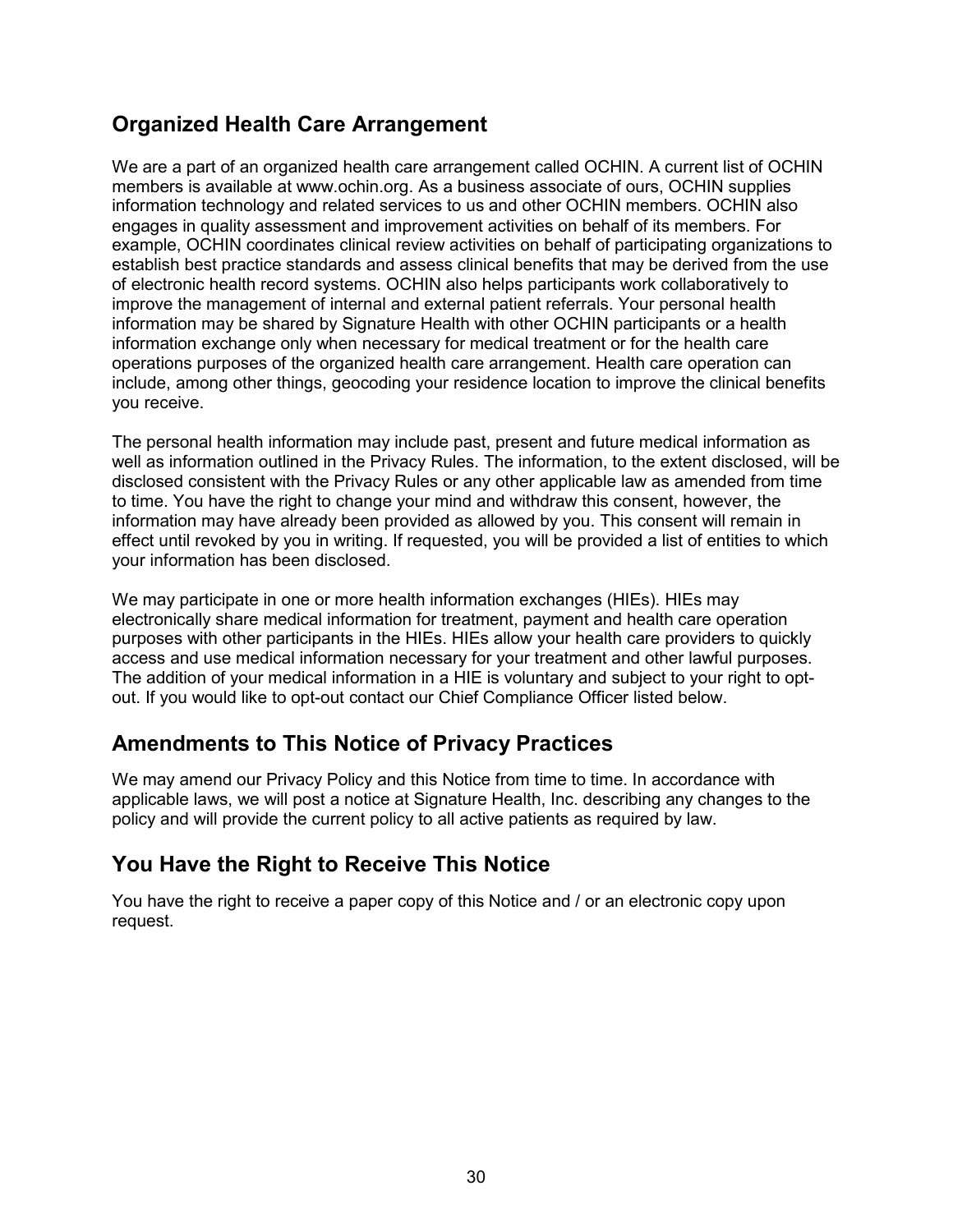### <span id="page-30-0"></span>**How to Complain About Our Privacy Practices**

If you think we may have violated your privacy rights, or you disagree with a decision we made about access to your PHI, you may file a complaint with person listed below. You may also file a complaint with:

> The Secretary of the U.S. Department of Health and Human Services 200 Independence Avenue SW Washington D.C. 20201 Toll Free: (800) 368-1019 TDD Toll Free: (800) 537-7697

We will take no retaliatory action against you if you make such complaints.

### <span id="page-30-1"></span>**Contact Person for Information or To Submit a Complaint**

If you have questions about this Notice or any complaints about our privacy practices, please contact Signature Health, Inc.'s Privacy Officer:

> Chief Compliance Officer 7232 Justin Way Mentor, OH 44060 (440) 953-9999 Sh[-privacy@shinc.org](mailto:privacy@shinc.org)

This handbook is yours to keep. Please sign the form provided in your intake packet to indicate that you have received this information. Return the signed form to the receptionist prior to your first appointment.